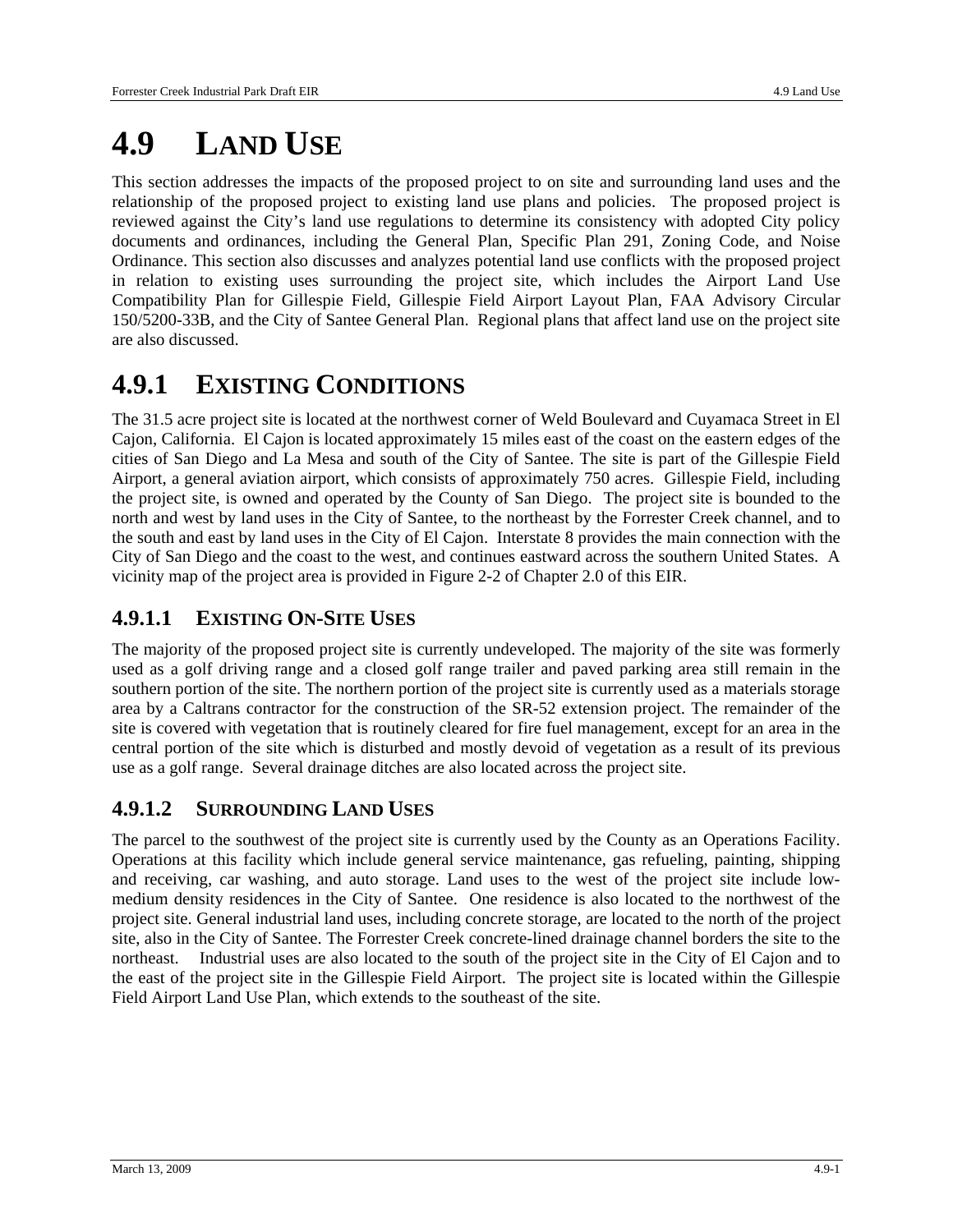# **4.9.2 RELEVANT PLANS AND POLICIES**

Several City plans and policies have been adopted which apply to the proposed project, the project area, or the potentially affected surrounding areas and resources. The pertinent plans and policies governing the proposed project are discussed in the following sections.

### **4.9.2.1 CITY OF EL CAJON GENERAL PLAN 2000**

California Government Code Section 65300 requires each planning agency to prepare and adopt a comprehensive, long-term General Plan for the physical boundaries which bear relationship to its planning. The City of El Cajon General Plan 2000 (January 2001) includes all current general plan elements and sets forth adopted policies expressing the official position of the City with regard to physical and environmental development of the El Cajon Planning Area to the year 2020. As identified in the General Plan, the El Cajon Planning Area occupies approximately 12,600 acres, while the incorporated area of El Cajon occupies approximately 9,130 acres. The proposed project is located entirely within the El Cajon Planning Area. The General Plan includes a Land Use Element, Annexation Element, Circulation Element, Conservation Element, Historic Preservation Element, Housing Element, Noise Element, Open Space and Parks Elements, Safety Element, Hazardous Waste Management Element, and Solid Waste Management Element.

### **Land Use Element**

The General Plan Land Use Element forms the key to the entire General Plan document and all elements adopted along with or subsequent to the Land Use Element must be consistent with the policies and goals stated in this Element. The Land Use Element provides goals, objectives, and policies that guide City decision-makers in directing future growth and development and also regulates the types of land uses and land use intensities within the City. Designated land uses in this Element include residential, commercial, public and semi-public, open space, and special development areas.

The General Plan identifies three land use designations for the proposed project site. The northern portion of the project site is designated for open space (OS) uses and the southern portion of the project site is designated as Special Development Area 1 (SDA-1), which allows for commercial/industrial uses, as identified in the Gillespie Field Specific Plan 291. A small area in the southwest corner of the project site is also designated as Public Institution (PI). The County Operations Facility is located immediately adjacent to this portion of the project site.

### **Circulation Element**

The General Plan Circulation Element is intended to guide the development of the City's circulation system in a manner that is compatible with the Land Use Element. The focus of the Circulation Element is to define the transportation needs for the City and present a comprehensive transportation plan to accommodate those needs.

The Circulation Element is organized to provide a summary of the major components of the circulation system. The Element classifies the types of facilities according to their function and includes the following types of facilities: freeways, primary thoroughfares, secondary thoroughfares, collector streets, and bikeways (routes, paths, trails, etc.). According to the Circulation Element, Weld Boulevard is a secondary thoroughfare that is designed to receive traffic from subordinate streets and carry it to major destination points within the community. Cuyamaca Street is identified as a primary thoroughfare that is designated to receive traffic from subordinate streets and carry it across or around the City.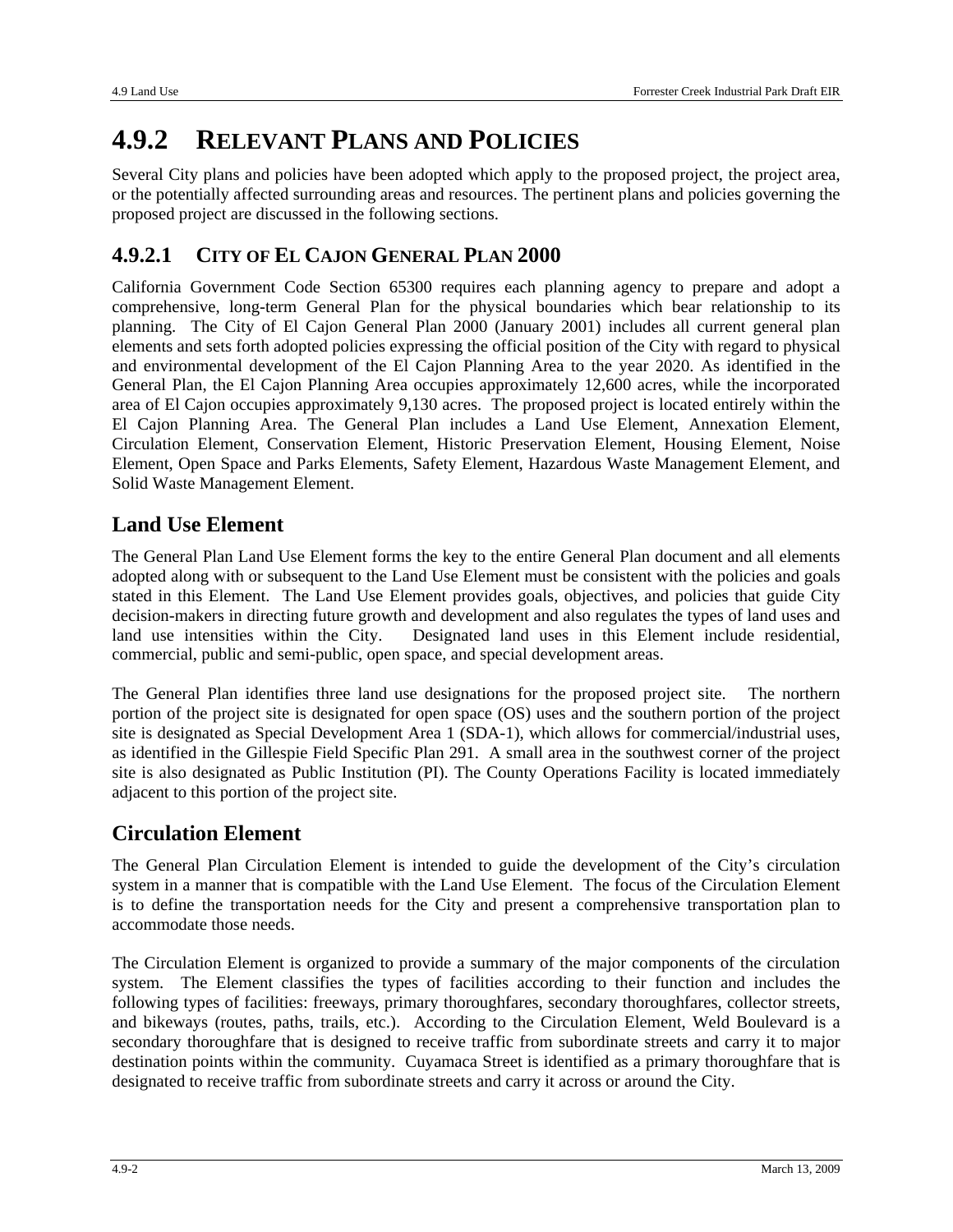

**GENERAL PLAN LAND USE DESIGNATIONS AND PROPOSED AMENDMENT AREA FIGURE 4.9-1**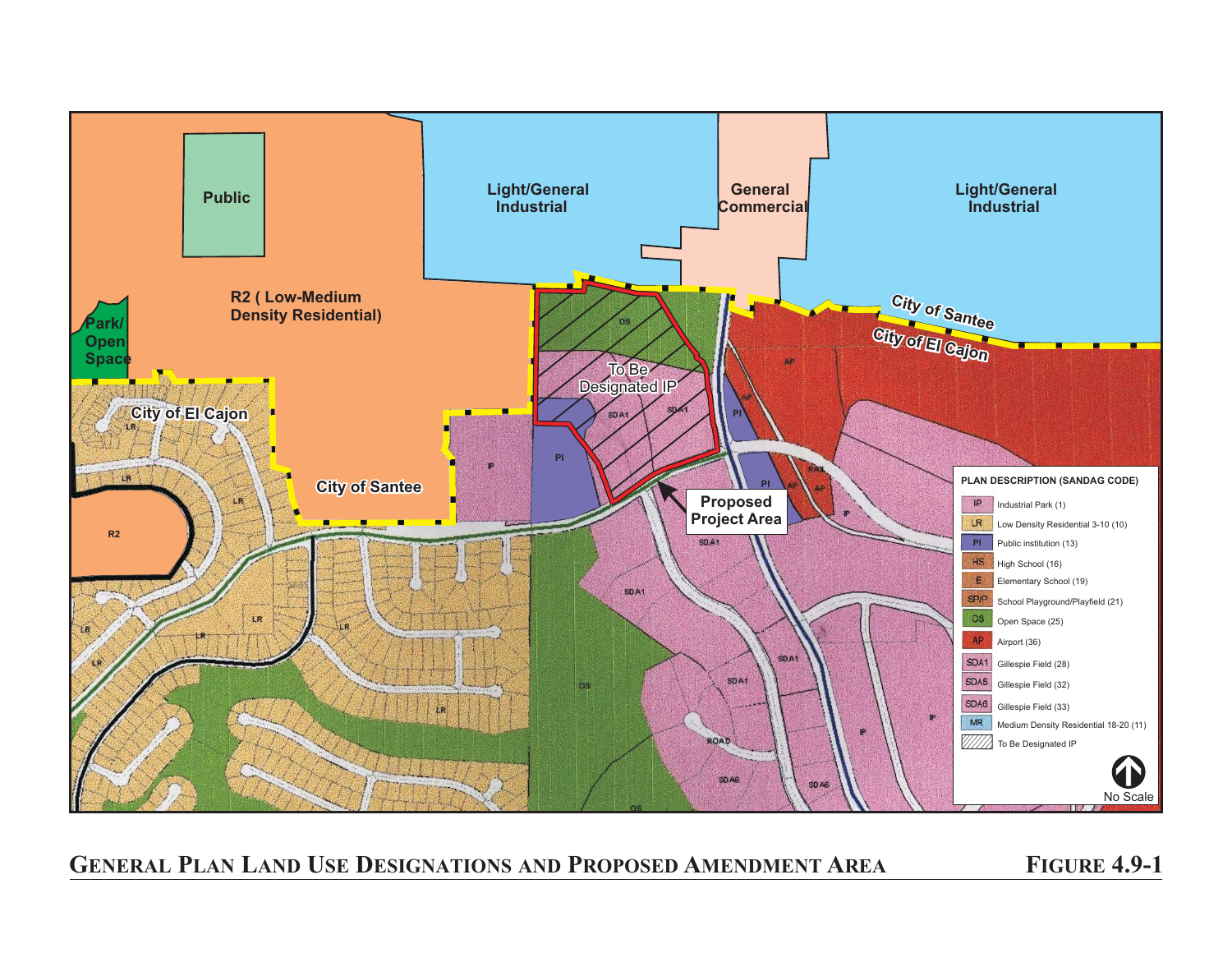### **Noise Element**

The General Plan Noise Element is intended to reduce the level of noise in the community through a number of mechanisms including the regulation of fixed sources and the regulation of land uses in a manner that is compatible with the Land Use Element. The focus of the Noise Element is to reduce noise levels so they do not adversely affect the physiological, psychological, or sociological well-being of the citizens of El Cajon and to encourage future land use planning and development that addresses the effects of noise on the environment.

El Cajon adopted the Gillespie Field Comprehensive Land Use Plan (CLUP) in 1974 and amended it in 1989. The Noise Element of the General Plan contains two pages from this plan; the projected noise contours in the Gillespie Field area and the Airport Noise/Land Use Compatibility Matrix. The Gillespie Field Airport Layout Plan and the Airport Land Use Compatibility Plan for Gillespie Field, which supersede the CLUP, were updated in 2005 and 2004, respectively. These plans are discussed in more detail below.

### **4.9.2.2 GILLESPIE FIELD SPECIFIC PLAN 291**

The Gillespie Field Specific Plan 291 applies to the area designated as Special Development Area 1 (SDA-1) as shown on the El Cajon General Plan Map. A specific plan is a plan for a particular portion of the city where circumstances require a more detailed plan of development and to allow for better-suited uses of the property than the current zoning would permit. SDA-1 specifically excludes residential uses and authorizes commercial uses that provide direct and complimentary services to the aviation and industrial uses in and around Gillespie Field. All proposed development within the SDA-1 zone is required to process a site development plan.

### **4.9.2.3 CITY OF EL CAJON ZONING ORDINANCE**

The City of El Cajon Zoning Ordinance is consistent with the City's General Plan and Land Use Element and is the primary implementation tool for the Land Use Element. Zoning regulations for the City are adopted and established to serve the public health, safety, and general welfare and to provide the economic and social advantage resulting from an orderly use of the land resources. The Zoning Ordinance and Map identify specific types of land uses, intensity of uses, and development performance standards applicable to specific areas and parcels of land within the City.

According to the El Cajon Zoning Map, the proposed project site is zoned Open Space (OS). The permitted uses for this zone are residential (single-family dwellings and planned residential development), agricultural and home occupations. The OS zone also allows for the following conditional uses: wireless communications, utilities, historic and monument sites, playground and athletic areas, swimming areas, firearms and archery, camping areas, picnicking areas, resorts, group or organized camps, parks, horses, and fishing and related services. The OS zone has specifications for density, building heights, front yard setbacks, building site area, lot coverage, parking, walls, signs, landscaping, and utilities. The Zoning Ordinance also identifies the types of agricultural uses that are allowed in the OS zone.

### **4.9.2.4 EL CAJON NOISE ORDINANCE**

The El Cajon Noise Ordinance is found in Section 17.60.090 of the El Cajon Municipal Code. The noise ordinance addresses performance standards for noise quality within specific zones. The noise ordinance establishes maximum sound levels for various land use types that must be achieved at the property line. The one-hour average sound level established for all open space zones is 55 decibels (dB). For industrially zoned properties, the one-hour average sound level is 75 dB. This noise level for industrial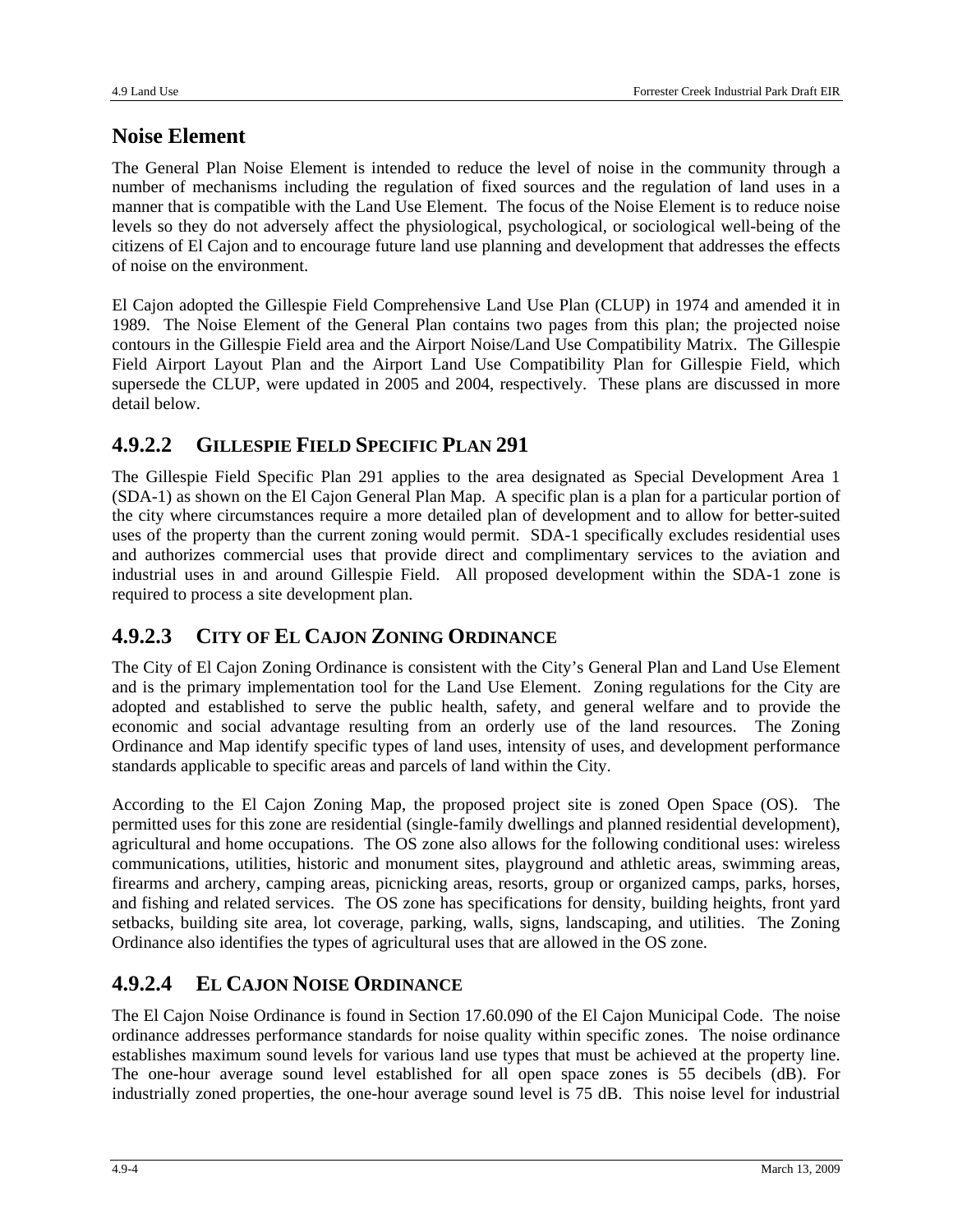zones may be increased to 80 dB on a conditional basis, in cases where outdoor noise levels are higher and additional noise attenuation measures can be utilized such as ear phones for workers, increased insulation, and double-pane glass.

### **4.9.2.5 EL CAJON DRAFT MSCP SUBAREA PLAN**

The project site is located within the City's subarea planning area of the Multiple Species Conservation Program (MSCP). The City's draft MSCP Subarea Plan (RECON 1998) addresses how the City proposes to conserve natural biotic communities (including coastal sage scrub) and sensitive plant and wildlife species pursuant to the California Natural Communities Conservation Planning (NCCP) Act of 1991 and federal and state-designated Environmentally Sensitive Areas (ESAs). According to the City's draft Subarea Plan, the project site is mapped as disturbed habitat and is not identified for City conservation as a preserve. The draft Subarea Plan has not been adopted by the El Cajon City Council or submitted to the wildlife agencies for review and approval.

### **4.9.2.6 AIRPORT LAND USE COMPATIBILITY PLAN FOR GILLESPIE FIELD**

The Airport Land Use Compatibility Plan (ALUCP) for Gillespie Field (San Diego Regional Airport Authority 2004) is mandated by Section 21675 of the Public Utilities Code. Member agency general and specific plans, zoning ordinances, and building regulations encompassing the airport influence area and airport master plans are subject to a determination of consistency with this plan. The plan was prepared to assist in achieving compatible land use development in the area surrounding Gillespie Field. The plan contains the Airport's Influence Area, projected noise contours, flight activity zones, land use compatibility matrix and plan recommendations. A small portion of the proposed project site is located in the Runway Protection Zone (RPZ) for Gillespie Field. The RPZ indicates an area of significant risk that is restricted from most development.

### **4.9.2.7 GILLESPIE FIELD AIRPORT LAYOUT PLAN UPDATE**

The County of San Diego sponsored an Airport Layout Plan (ALP) Update (September 2005) to determine the extent, type, and schedule of development needed to accommodate future aviation demand at the airport and specific opportunities for improving facilities through a planning grant from the FAA Airport Improvement Program. The ALP Update focuses on the airport and the planning of facilities within its property boundary. The ALP Update is not intended to be used as a comprehensive general development plan for the area surrounding the airport or community. However, it can be coordinated or incorporated into other community development programs. The proposed project is located within the Gillespie Field Airport boundary and is therefore subject to the ALP land use and height restrictions.

### **4.9.2.8 FAA ADVISORY CIRCULAR 150/5200-33B**

Advisory Circular (AC) 150/5200-33B provides guidance on certain land uses that have the potential to attract hazardous wildlife on or near public-use airports. Specifically, AC 150/5200-33B regulates the following land uses in areas within a five mile radius of a public use airport: waste disposal operations, water management facilities, wetlands, dredge spoil containment areas, agricultural activities and golf courses. Of these identified land uses, regulation pertaining to water management facilities would apply to the proposed project. The proposed project includes the construction of a drainage basin in the eastern portion of the site which would occasionally contain short-term standing water that could potentially attract wildlife.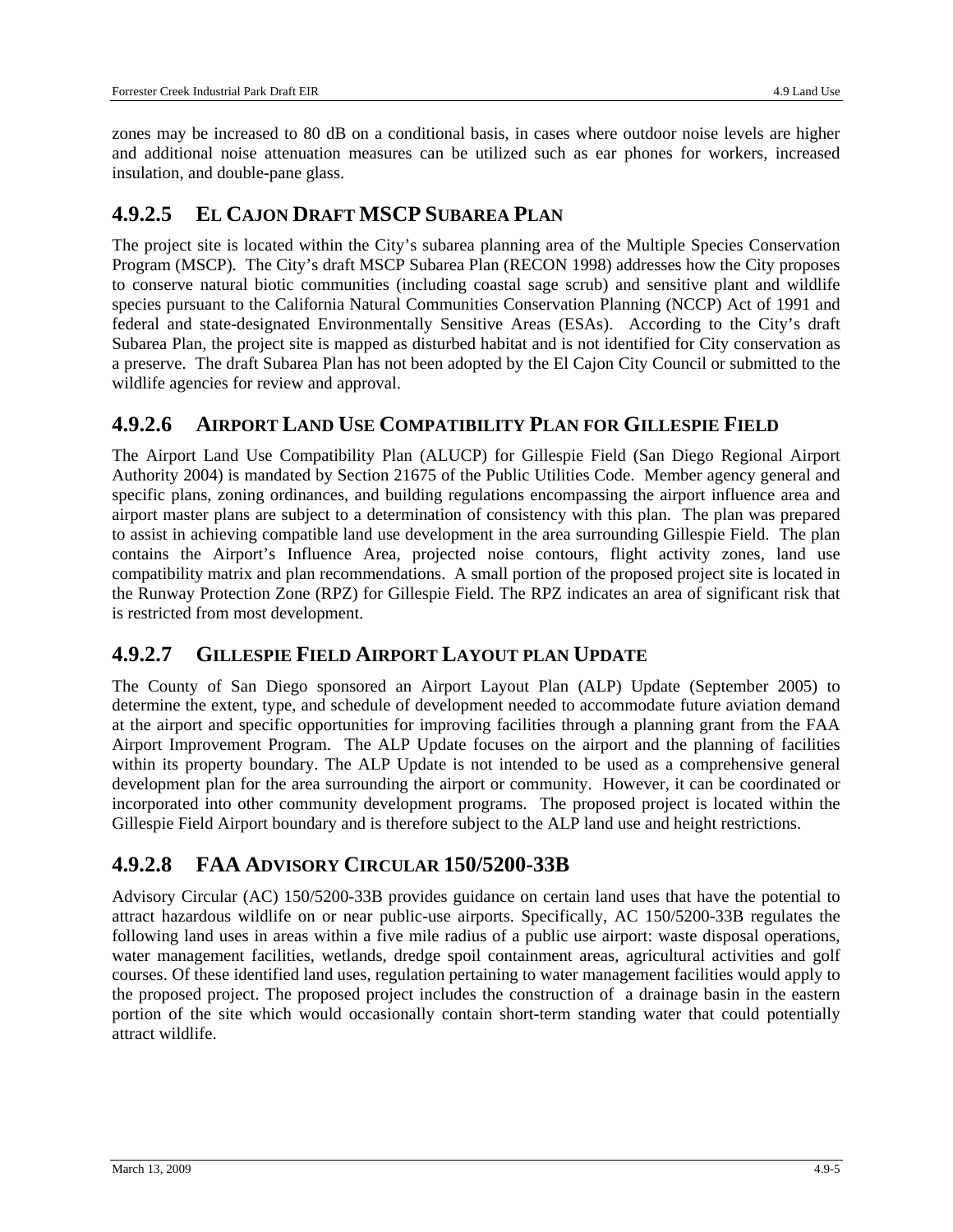### **4.9.2.9 CITY OF SANTEE GENERAL PLAN**

The City of Santee General Plan (adopted August 27, 2003) identifies objectives and policies that guide land use planning within the City of Santee. The Land Use Element of the General Plan identifies the proposed general distribution, location, and extent of land uses in the City. The element contains goals, objectives, policies, and implementation programs that outline the future land uses within the City and within specific planning areas. The element also provides direction related to how future development will occur, such as the intensity/density and character of new development, community enhancement, and natural resources management.

While the proposed project site is not located within the jurisdictional boundary of the City of Santee, it is located directly adjacent to it. Therefore, it is anticipated that some of the policies identified in the City of Santee General Plan would be relevant to development of the proposed project site.

### **4.9.2.10 OTHER REGIONAL PLANS**

The project site is located within the boundaries of the following regional plans: the California State Implementation Plan (SIP); the Regional Comprehensive Plan (RCP); the San Diego 2030 Regional Transportation Plan (RTP); and the Water Quality Control Plan for the San Diego Basin. A summary of these plans is provided in Section 2.3 of this EIR.

# **4.9.3 IMPACT SIGNIFICANCE CRITERIA**

The criteria listed below for land use impact significance are derived from Appendix G of the CEQA Guidelines and the City of El Cajon. The proposed project would have a significant effect on land use if it would result in the following:

- A substantial conflict with any applicable land use plan, policy, or regulation of an agency with jurisdiction over the project adopted for the purpose of avoiding or mitigating an environmental effect;
- A substantial physical conflict with any applicable habitat conservation plan or natural community conservation plan;
- The physical division of an established community; or
- A substantial physical conflict with existing adjacent land uses.

# **4.9.4 ISSUES 1 AND 2 – LAND USE PLAN, POLICY, AND REGULATION CONSISTENCY**

*Would the proposed project result in a substantial conflict with any applicable land use plan, policy, or regulation of an agency with jurisdiction over the project adopted for the purpose of avoiding or mitigating an environmental effect?* 

*Would the proposed project conflict with any applicable habitat conservation plan or natural community conservation plan?* 

### **4.9.4.1 IMPACT ANALYSIS**

As discussed in Section 4.9.1, Existing Conditions, applicable land use plans, policies, and regulations include the City of El Cajon General Plan 2000, Gillespie Field Specific Plan 291, City of El Cajon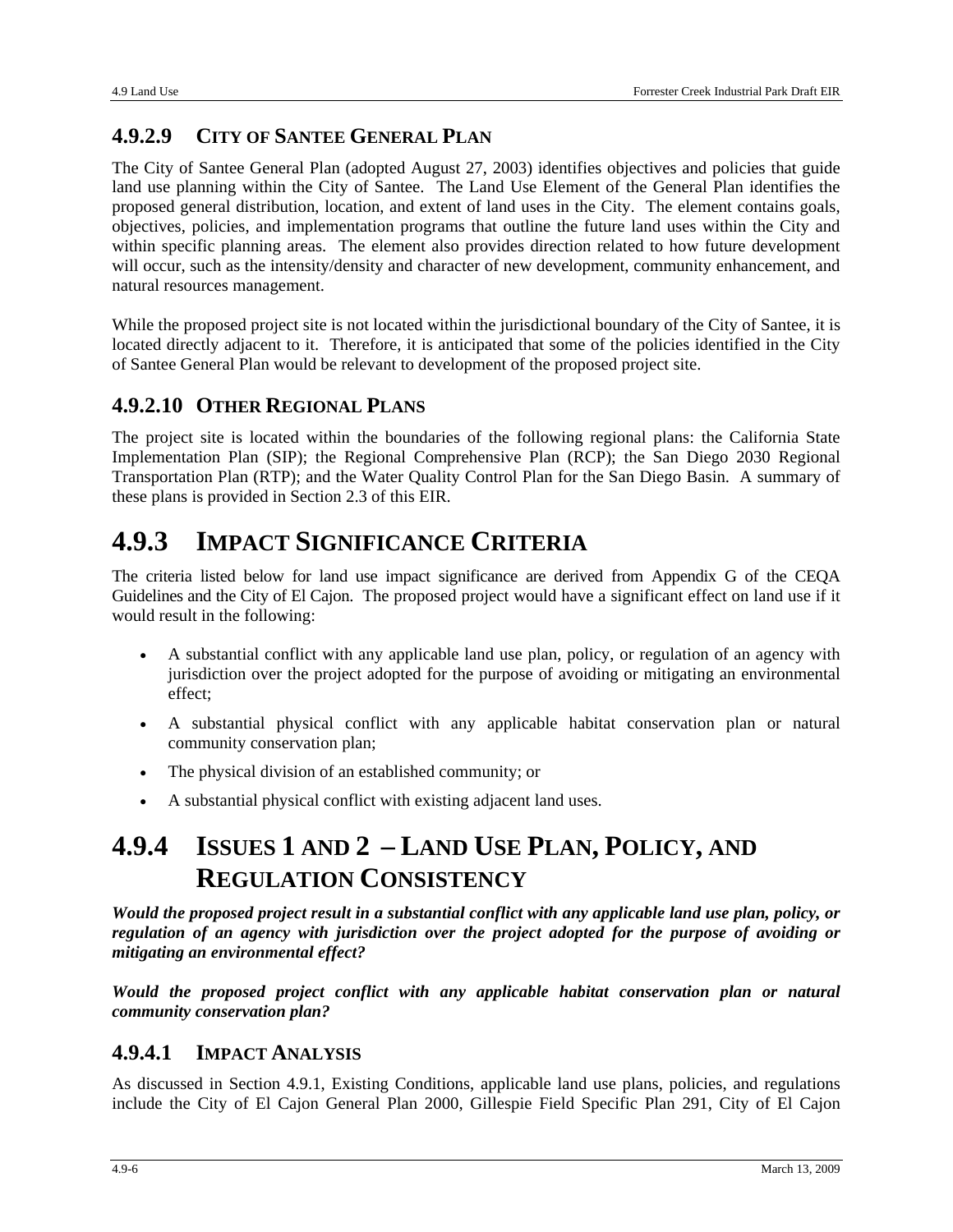Zoning Ordinance, El Cajon Noise Ordinance, ALUCP for Gillespie Field, Gillespie Field ALP Update, FAA Advisory Circular 150/5200-33B, City of Santee General Plan, and other regional plans including the SIP, RCP, RTP and the San Diego Basin Plan. In the following sections, the proposed project's consistency is discussed for each of the above-listed land use plans, policies, and regulations. The proposed project is not analyzed for consistency with the El Cajon Draft MSCP Subarea Plan, since this plan has not been adopted by the City or submitted to the resource agencies for review and approval. Therefore, this plan would not be applicable to the proposed project and the project would need to comply with United States Fish and Wildlife Service and California Department of Fish and Game policies regarding the management of biological resources.

### **City of El Cajon General Plan 2000**

#### **Applicable General Plan Goals, Objectives, and Guidelines**

As discussed in Section 4.9.2.1 above, the City of El Cajon General Plan 2000 provides the framework for the City's long range planning vision. Table 4.9-1 identifies the goals, objectives and guidelines found in the various elements of the General Plan that are relevant to the proposed project. The table also provides an evaluation of the project's consistency with these goals, objectives and policies.

The project site is designated as Open Space (OS), Public Institution (PI) and Special Development Area 1 (SDA1) in the City's General Plan. The proposed project would require a General Plan Amendment to change the land use designation of the property to Industrial Park (IP). The General Plan Amendment would require a recommendation by the Planning Commission and approval from the El Cajon City Council.

#### **Consistency Analysis**

As identified in Table 4.9-1, the proposed project would be consistent with all the applicable goals, objectives and policies of the General Plan. Therefore, the project would not result in actions that are inconsistent with the City of El Cajon General Plan.

The project would require a GPA to change the land use designation of the project site to IP. The IP land use designation would be consistent with the proposed project, which is the development of an industrial park. Therefore, with the implementation of the proposed GPA, the project would be consistent with the land use designation of the site, as identified in the City of El Cajon General Plan. Therefore, the project would not result in actions that are inconsistent with the established policies and regulations of the City of El Cajon Zoning Ordinance.

### **Gillespie Field Specific Plan 291**

#### **Applicable Specific Plan Guidelines**

As discussed in Section 4.9.2.3 above, the City of El Cajon Specific Plan 291 provides the framework for development within the area designated as SDA-1. SDA-1 allows for commercial uses that provide direct and complimentary services to the aviation and industrial uses in and around Gillespie Field and specifically excludes residential uses. All proposed development within the SDA-1 zone is required to process a site development plan. The project would be required to comply with the City's Zoning Ordinance, and would process a Site Development Plan for the development of the project site.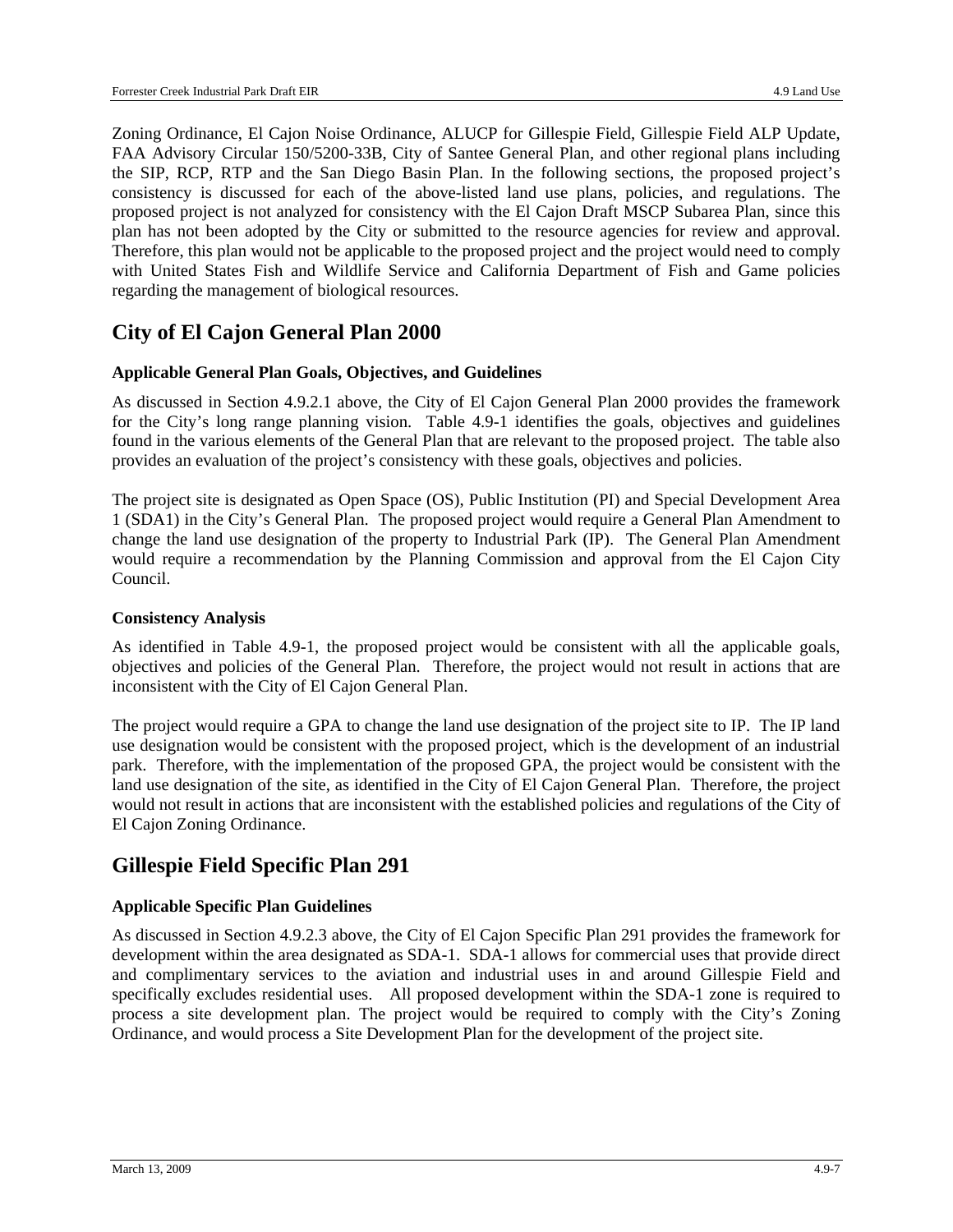| El Cajon<br>General<br>Plan Page # | El Cajon General Plan Goal, Objective, or Policy                                                                                                                                                                                                                                                                                                                                                         | <b>Forrester Creek Project Consistency Evaluation</b>                                                                                                                                                                                                                                                                                                              |
|------------------------------------|----------------------------------------------------------------------------------------------------------------------------------------------------------------------------------------------------------------------------------------------------------------------------------------------------------------------------------------------------------------------------------------------------------|--------------------------------------------------------------------------------------------------------------------------------------------------------------------------------------------------------------------------------------------------------------------------------------------------------------------------------------------------------------------|
|                                    | <b>Land Use, Circulation, and Noise Elements</b>                                                                                                                                                                                                                                                                                                                                                         |                                                                                                                                                                                                                                                                                                                                                                    |
|                                    | Goal 1                                                                                                                                                                                                                                                                                                                                                                                                   |                                                                                                                                                                                                                                                                                                                                                                    |
| 13                                 | <b>Goal:</b> The City will improve its appearance through a<br>variety of efforts.                                                                                                                                                                                                                                                                                                                       | The proposed project is designed to meet the design<br>criteria of the City and would be subject to City review<br>and approval. Therefore, the proposed project would<br>be consistent with the goal of improving the City's<br>appearance.                                                                                                                       |
|                                    | <b>Objective 1-4 and Policy 1-4.2</b>                                                                                                                                                                                                                                                                                                                                                                    |                                                                                                                                                                                                                                                                                                                                                                    |
| 15                                 | <b>Objective 1-4:</b> The City will establish minimum,<br>objective, design criteria to improve the appearance of<br>future development.                                                                                                                                                                                                                                                                 | The proposed project is designed to meet the design<br>criteria of the City and would be subject to City review<br>and approval. Therefore, the proposed project would<br>not conflict with Objective 1-4.                                                                                                                                                         |
| 15                                 | <b>Policy 1-4.2:</b> The City shall adopt a permanent ordinance<br>setting forth requirements for design criteria and review<br>procedures for all development proposals in the city.<br>This ordinance shall include specific procedures for<br>design review within the City's expanded redevelopment<br>district, and shall adopt by reference the design criteria<br>adopted by City Council policy. | The proposed project is designed to meet the design<br>criteria of the City and would be subject to City review<br>and approval. Therefore, the proposed project would<br>not conflict with Policy 1-4.2.                                                                                                                                                          |
|                                    | Objective 1-6 and Policy 1-6.1                                                                                                                                                                                                                                                                                                                                                                           |                                                                                                                                                                                                                                                                                                                                                                    |
| 16                                 | <b>Objective 1-6:</b> The undergrounding of utility lines on a<br>systematic basis will be continued.                                                                                                                                                                                                                                                                                                    | All utility improvements for the proposed project<br>would be accomplished by undergrounding of utility<br>lines, which includes sewer and water lines.<br>Therefore, the proposed project would provide<br>undergrounding of utilities and would not conflict with<br>Objective 1-6.                                                                              |
| 16                                 | <b>Policy 1-6.1</b> – The utilities for all new development and<br>all major redevelopment in the city shall be<br>undergrounded.                                                                                                                                                                                                                                                                        | All utility improvements for the proposed project<br>would be accomplished by undergrounding of utility<br>lines. Therefore, the project would be consistent with<br>Policy 1-6.1.                                                                                                                                                                                 |
|                                    | Objective 1-7                                                                                                                                                                                                                                                                                                                                                                                            |                                                                                                                                                                                                                                                                                                                                                                    |
| 17                                 | Objective 1-7: The maintenance of required landscaping<br>for commercial, industrial and multiple family<br>developments will be thoroughly enforced.                                                                                                                                                                                                                                                    | The proposed project would be consistent with the<br>City's required landscaping for the M zone, as<br>identified in Section 17.50.150 of the City's Zoning<br>Ordinance. This Code section requires continued<br>maintenance of landscaping by the property owner.<br>Therefore, the proposed project would not conflict<br>with Objective 1-7.                   |
|                                    | Objective 1-8                                                                                                                                                                                                                                                                                                                                                                                            |                                                                                                                                                                                                                                                                                                                                                                    |
| 17                                 | Objective 1-8: The completion of public facilities such as<br>streets, curbs, gutters, sidewalks and drainage facilities<br>will be sought not only for improvement of public safety<br>and to assist the movement of people and goods but also<br>as a means to improve the appearance of the community.                                                                                                | The proposed project would construct the north<br>extension of Gillespie Way and associated curb, gutter,<br>sidewalk, and drainage facilities, which would<br>improve public safety, improve the appearance of the<br>community and also serve the proposed industrial park<br>project. Therefore, the proposed project would not<br>conflict with Objective 1-8. |

#### **Table 4.9-1. Relevant El Cajon General Plan 2000 Goals, Objectives and Policies and Proposed Project Consistency**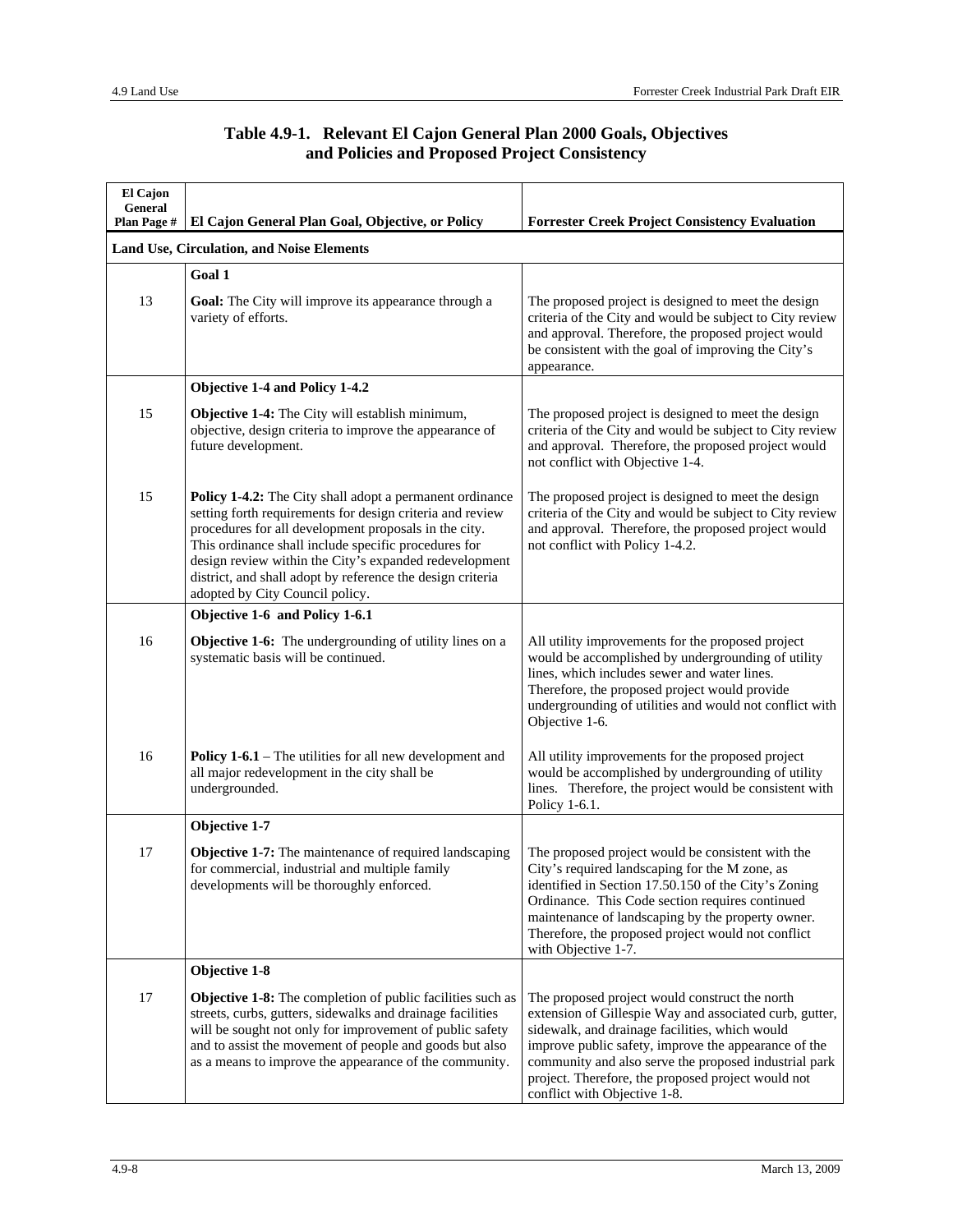| El Cajon<br>General<br>Plan Page # | El Cajon General Plan Goal, Objective, or Policy                                                                                                                                                                    | <b>Forrester Creek Project Consistency Evaluation</b>                                                                                                                                                                                                                                                                                                                                                                                                                                                                                                                                                                                              |
|------------------------------------|---------------------------------------------------------------------------------------------------------------------------------------------------------------------------------------------------------------------|----------------------------------------------------------------------------------------------------------------------------------------------------------------------------------------------------------------------------------------------------------------------------------------------------------------------------------------------------------------------------------------------------------------------------------------------------------------------------------------------------------------------------------------------------------------------------------------------------------------------------------------------------|
|                                    | Goal 4                                                                                                                                                                                                              |                                                                                                                                                                                                                                                                                                                                                                                                                                                                                                                                                                                                                                                    |
| 24                                 | <b>Goal 4:</b> Quality industrial areas shall be established<br>and maintained.                                                                                                                                     | Through the amendment of the General Plan map, a new<br>quality industrial area would be established on the project<br>site. The proposed project would meet the requirements<br>established by the City's Zoning Ordinance, Section<br>17.50, which would ensure that the quality of the area<br>meets City standards. Therefore, the project would not<br>conflict with this goal.                                                                                                                                                                                                                                                               |
|                                    | Objective 4-1 and Policies 4-1.1, 4-1.2, and 4-1.3                                                                                                                                                                  |                                                                                                                                                                                                                                                                                                                                                                                                                                                                                                                                                                                                                                                    |
| 24                                 | Objective 4-1: The area around Gillespie Field will be<br>maintained as the City's prime industrial area.                                                                                                           | The proposed project is located at the northwestern<br>corner of the Gillespie Field Airport property. Through<br>the amendment of the General Plan map, a new quality<br>industrial area would be established on the project site,<br>which would be consistent with Objective 4-1.                                                                                                                                                                                                                                                                                                                                                               |
| 24                                 | Policy 4-1.1: The City shall continue its excellent<br>cooperation with the County of San Diego in the joint<br>development of a quality industrial area with Gillespie<br>Field as its focus.                      | Through the amendment of the General Plan map, a new<br>quality industrial area would be established on the project<br>site. Both the City of El Cajon and the County of San<br>Diego are involved in the proposed project. The City is<br>the Lead Agency for the project and the County owns the<br>project property. The County also owns and operates<br>Gillespie Field Airport. The two agencies are working<br>together to develop the project site with new quality<br>industrial uses. Therefore, the project would be<br>consistent with this policy.                                                                                    |
| 24                                 | Policy 4-1.2: The City shall review and improve the<br>circulation patterns in and around Gillespie Field.                                                                                                          | The proposed project would improve the intersection of<br>Gillespie Way and Weld Boulevard, which would<br>improve the circulation pattern of the project site, which<br>is a part of the Gillespie Field Airport. In addition, the<br>proposed project would implement traffic mitigation<br>measures to improve traffic circulation in the Gillespie<br>Field area by mitigating impacts from project-related<br>traffic. Traffic is discussed in Section 4.12 of the EIR. No<br>significant and unmitigated traffic impacts would occur<br>as a result of the proposed project. Therefore, the project<br>would not conflict with Policy 4-1.2. |
| 24                                 | Policy 4-1.3: A diversity of industrial uses shall be<br>encouraged to locate in the El Cajon area; however,<br>heavy industrial uses or industries creating noxious or<br>nuisance conditions shall be restricted. | The proposed project would construct approximately<br>463,000 square feet of multi-tenant industrial space,<br>combining light industrial and warehouse uses. No heavy<br>industrial uses or industries creating noxious or nuisance<br>conditions are proposed. Therefore, the project would<br>be consistent with this policy.                                                                                                                                                                                                                                                                                                                   |

#### **Table 4.9-1. Continued**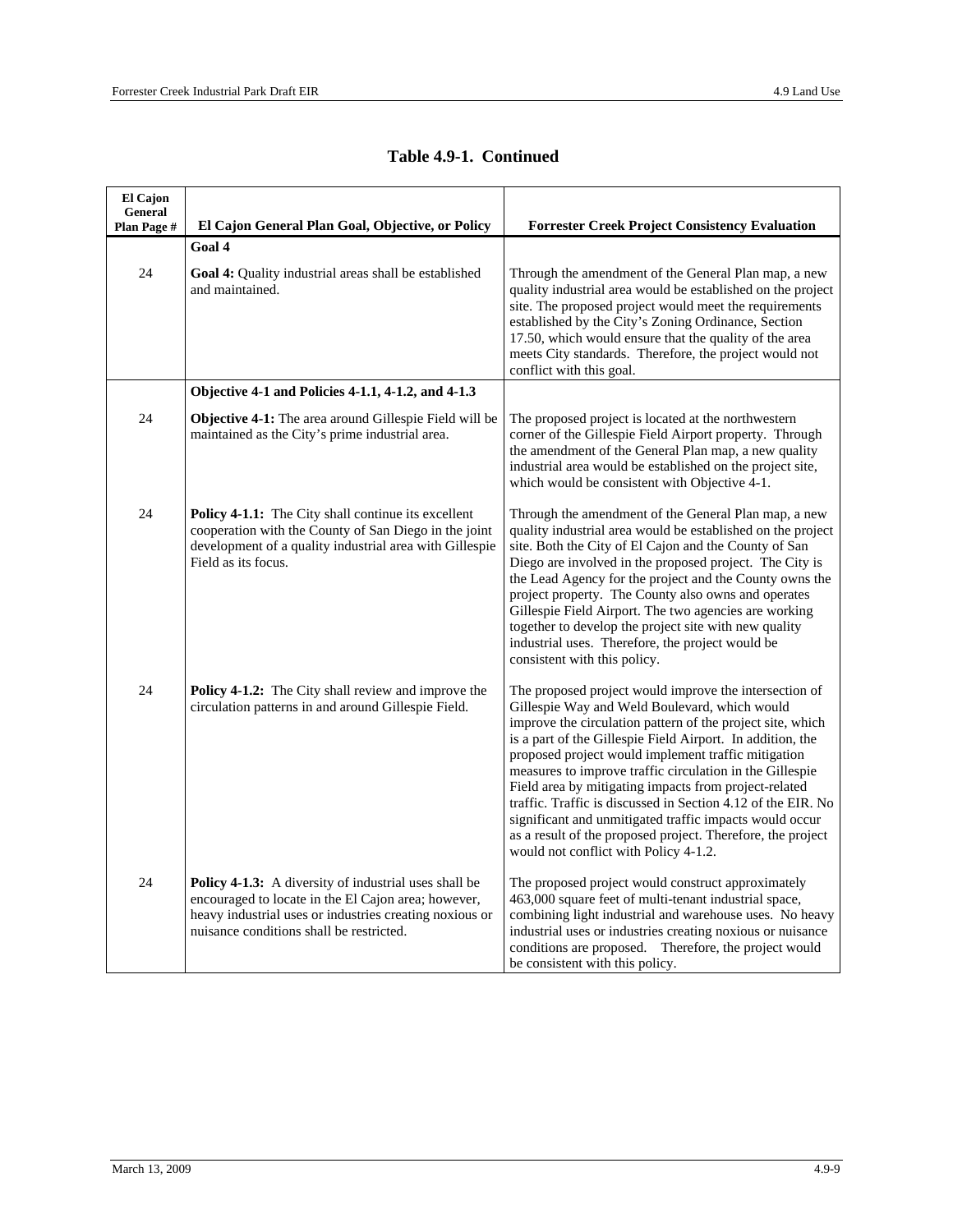| El Cajon<br>General<br>Plan Page # | El Cajon General Plan Goal, Objective, or Policy                                                                                                                                                                                                                                                                    | <b>Forrester Creek Project Consistency Evaluation</b>                                                                                                                                                                                                                                                                                                                                                                                                                                                  |
|------------------------------------|---------------------------------------------------------------------------------------------------------------------------------------------------------------------------------------------------------------------------------------------------------------------------------------------------------------------|--------------------------------------------------------------------------------------------------------------------------------------------------------------------------------------------------------------------------------------------------------------------------------------------------------------------------------------------------------------------------------------------------------------------------------------------------------------------------------------------------------|
|                                    | Objective 4-2 and Policies 4-2.1, 4-2.2, and 4-2.3                                                                                                                                                                                                                                                                  |                                                                                                                                                                                                                                                                                                                                                                                                                                                                                                        |
| $24\,$                             | Objective 4-2: The Gillespie Field Industrial Area<br>will be used exclusively for industrial and industrially<br>related purposes.                                                                                                                                                                                 | The proposed project would construct approximately<br>463,000 square feet of industrial space within the<br>Gillespie Field Industrial Area. Therefore, the proposed<br>project would not conflict with Objective<br>$4-2.$                                                                                                                                                                                                                                                                            |
| 25                                 | Policy 4-2.1: Uses which are incompatible with<br>quality industrial development shall be excluded from<br>the City's Industrial Park category as shown on the<br>General plan.                                                                                                                                     | The proposed project would require a General Plan<br>Amendment to change the land use designation of the<br>project site to IP and would construct uses compatible<br>with this designation. The proposed project would<br>exclude uses which are incompatible with quality<br>industrial development. Therefore, the proposed project<br>would not conflict with Policy 4-2.1.                                                                                                                        |
| 25                                 | <b>Policy 4-2.2:</b> The Zoning Ordinance and City policies<br>shall be structured as to prohibit commercial or other<br>intrusion into the Gillespie Field Industrial Area, with<br>one exception as listed below (Policy 4-2.3).                                                                                  | The proposed project would require a rezone from OS to<br>M. The project proposes industrial uses compatible with<br>the M zone and does not propose commercial<br>development. Therefore, the proposed project would<br>not conflict with Policy 4-2.2.                                                                                                                                                                                                                                               |
| 25                                 | Policy 4-2.3: That portion of the Gillespie Field Area<br>which is indicated as Special Development Area No. 1<br>near the intersection of Weld Blvd. and Cuyamaca<br>Street shall be permitted to develop with commercial<br>uses which are complementary to and supportive of<br>industrial uses.                 | See responses to Policies 4.2-1 and 4-2.2 above. The<br>designation of the project site would be changed to IP<br>and would no longer be designated as SDA-1. An<br>amendment to the Gillespie Field Specific Plan 291<br>would also be required to remove the language<br>supporting commercial uses in the specific plan area.<br>This would be consistent with the project, which does not<br>propose any commercial uses. Therefore, the proposed<br>project would not conflict with Policy 4-2.3. |
|                                    | Objective 4-4 and Policies 4-4.2, 4-4.4, 4-4.5, & 4-<br>4.6                                                                                                                                                                                                                                                         |                                                                                                                                                                                                                                                                                                                                                                                                                                                                                                        |
| 26                                 | Objective 4-4: The City, through ordinance, policy<br>and practice, will strive to improve the quality of<br>industrial development.                                                                                                                                                                                | The proposed project would meet the City's development<br>standards for industrial (manufacturing) facilities, as<br>identified in the City's zoning code. Therefore, the<br>project would comply with Objective<br>$4-4.$                                                                                                                                                                                                                                                                             |
| 26                                 | Policy 4-4.2: Undergrounding of distribution utility<br>lines shall be accomplished where economically and<br>technically feasible.                                                                                                                                                                                 | The proposed project would use undergrounding of utility<br>lines, including gas, electric, sewer, water and<br>communications facilities.<br>Therefore, the project would<br>comply with Policy 4-4.2.                                                                                                                                                                                                                                                                                                |
| $27\,$                             | Policy 4-4.4: Judicious landscaping of developed<br>properties and parking areas shall be required in<br>industrial areas. Loading, storage and other unsightly<br>areas shall be screened from residential and<br>commercial areas. Vacant properties shall be<br>maintained to keep them from becoming unsightly. | The proposed project site would be landscaped as<br>required for industrial areas by the City's zoning<br>ordinance. Loading, storage and other unsightly areas<br>would be screened from residential areas located near the<br>western boundary of the project site. Therefore, the<br>project would comply with Policy 4-4.4.                                                                                                                                                                        |

#### **Table 4.9-1. Continued**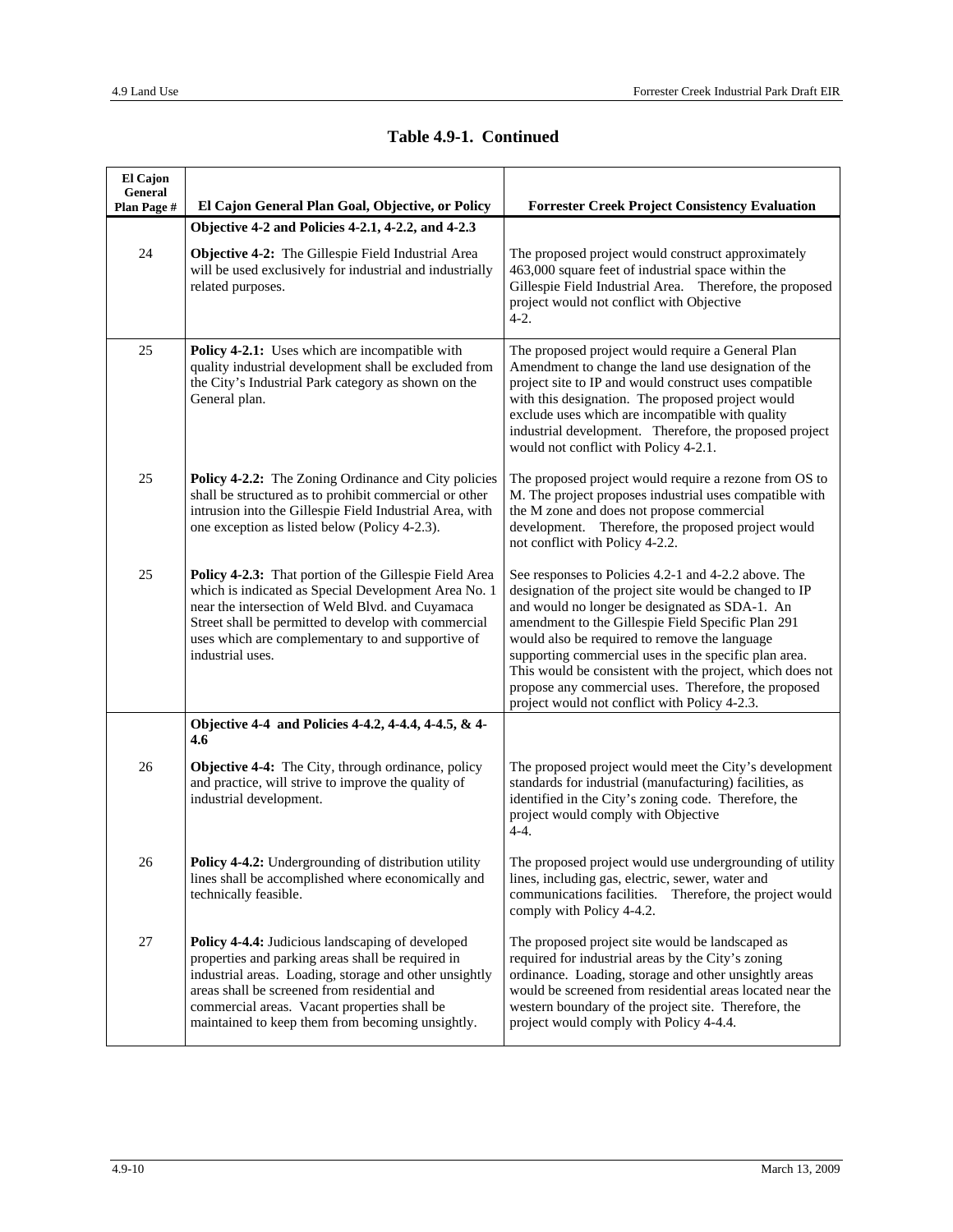| El Cajon<br>General |                                                                                                                                                                                                         |                                                                                                                                                                                                                                                                                                                                                                                                                                                                                                                                                                                                                                                    |
|---------------------|---------------------------------------------------------------------------------------------------------------------------------------------------------------------------------------------------------|----------------------------------------------------------------------------------------------------------------------------------------------------------------------------------------------------------------------------------------------------------------------------------------------------------------------------------------------------------------------------------------------------------------------------------------------------------------------------------------------------------------------------------------------------------------------------------------------------------------------------------------------------|
| Plan Page #         | El Cajon General Plan Goal, Objective, or Policy                                                                                                                                                        | <b>Forrester Creek Project Consistency Evaluation</b>                                                                                                                                                                                                                                                                                                                                                                                                                                                                                                                                                                                              |
| 27                  | Policy 4-4.5: Adequate off-street parking facilities<br>shall be provided for industrial development, as shall<br>space for maneuvering, loading, docking and storage.                                  | The project would provide adequate off-street parking,<br>maneuvering, loading, docking, and storage for the<br>proposed industrial development, as required by the City.<br>Therefore, the project would comply with Policy 4-4.5.                                                                                                                                                                                                                                                                                                                                                                                                                |
| 27                  | Policy 4-4.6: The City shall require that all industrial<br>operations excepting storage, loading and unloading<br>shall be done inside buildings except as permitted<br>under special circumstances.   | The industrial operations occurring at the project site<br>would be performed inside buildings except for storage,<br>loading, and unloading. Therefore, the project would<br>comply with Policy 4-4.6.                                                                                                                                                                                                                                                                                                                                                                                                                                            |
|                     | Goal 6                                                                                                                                                                                                  |                                                                                                                                                                                                                                                                                                                                                                                                                                                                                                                                                                                                                                                    |
| 36                  | <b>Goal 6:</b> To create a circulation system including all<br>modes of transportation organized to ensure the safe,<br>efficient movement of people and goods.                                         | The proposed project would improve the circulation<br>system of the area surrounding the site, including the<br>extension of the northern leg of Gillespie Way. In<br>addition, the proposed project would implement traffic<br>mitigation measures to improve traffic circulation in the<br>Gillespie Field area by mitigating impacts from project-<br>related traffic. Traffic is discussed in Section 4.12 of the<br>EIR. The proposed improvements would be consistent<br>with this goal, as they would contribute to the safe,<br>efficient movement of people and goods. Therefore, the<br>proposed project would not conflict with Goal 6. |
|                     | Objective 6-3                                                                                                                                                                                           |                                                                                                                                                                                                                                                                                                                                                                                                                                                                                                                                                                                                                                                    |
| 37                  | <b>Objective 6-3:</b> Public facilities such as streets, curbs,<br>gutters, sidewalks and drainage channels shall be<br>completed to facilitate traffic needs.                                          | The proposed project would construct a northern<br>extension of Gillespie Way including associated curb,<br>gutter, drainage, and sidewalk improvements to facilitate<br>the traffic needs of the proposed project. Therefore, the<br>project would not conflict with Objective 6-3.                                                                                                                                                                                                                                                                                                                                                               |
|                     | Objective 6-7 and Policy 6-7.7                                                                                                                                                                          |                                                                                                                                                                                                                                                                                                                                                                                                                                                                                                                                                                                                                                                    |
| 38                  | Objective 6-7: All facilities for transportation should<br>be interrelated to one another and to the land uses.                                                                                         | The proposed project would construct a northern<br>extension of Gillespie Way which would improve the<br>circulation system in and around the proposed project site<br>by providing direct access from existing roadways to the<br>project site. Therefore, the project would not conflict<br>with Objective 6-7.                                                                                                                                                                                                                                                                                                                                  |
| 40                  | <b>Policy 6-7.7:</b> The City shall continue to recognize<br>Gillespie Field as an area-wide asset; it should make<br>every effort to preserve the field and cooperate in its<br>continued development. | The proposed project would construct an industrial park<br>that would be compatible with the surrounding Gillespie<br>Field industrial area and airport. Therefore, the project<br>would not conflict with Policy 6-7.7.                                                                                                                                                                                                                                                                                                                                                                                                                           |
|                     | Goal 11 and Policy 11-1.2                                                                                                                                                                               |                                                                                                                                                                                                                                                                                                                                                                                                                                                                                                                                                                                                                                                    |
| 56                  | Goal 11: A broad, stable financial base will be<br>established to provide and finance a high level of<br>services and facilities.                                                                       | The proposed project would contribute to the<br>establishment of a stable financial base for the City of El<br>Cajon by providing new a new industrial park and<br>associated employment opportunities. Therefore, the<br>project would not conflict with this goal.                                                                                                                                                                                                                                                                                                                                                                               |
| 57                  | Policy 11-1.2: The City shall continue to strive for<br>quality development of all kinds: residential,<br>commercial, office, industrial or governmental.                                               | The proposed project would construct a new industrial<br>development within the City, consistent with<br>development standards and requirements identified in the<br>zoning ordinance. Therefore, the project would not<br>conflict with this policy.                                                                                                                                                                                                                                                                                                                                                                                              |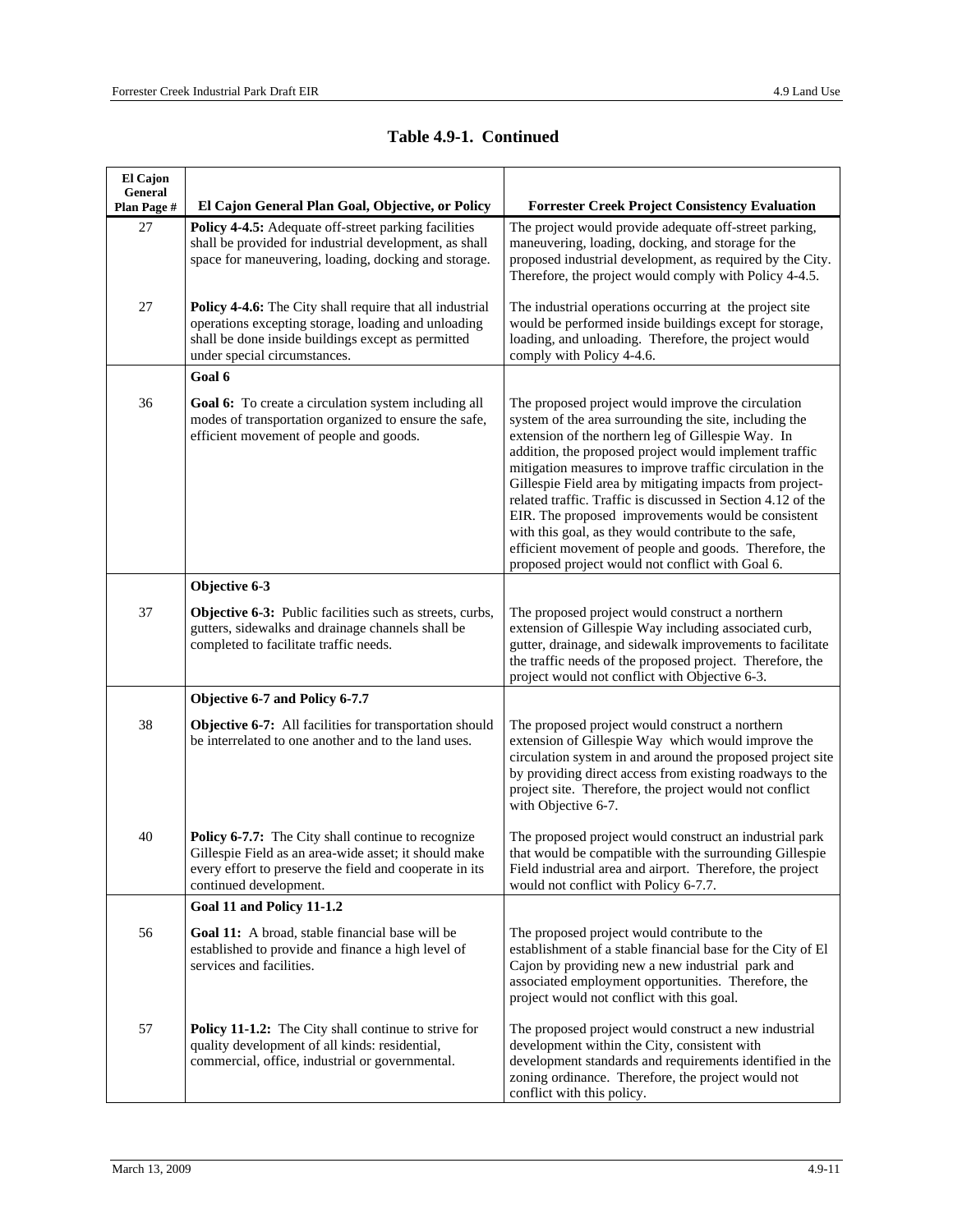#### **Consistency Analysis**

The proposed project would require an amendment to the Gillespie Field Specific Plan 291 to permit warehousing and distribution uses at the project site. Originally, the Gillespie Field Specific Plan 291 anticipated the development of a hotel at the southwest corner of the Weld Boulevard and Cuyamaca Street intersection and a complementary retail commercial center in the northwest corner of this intersection (e.g., the proposed project site). The southwest corner of the intersection has since been developed with industrial buildings and not a hotel. Therefore, constructing a retail center at the northwest corner of the intersection would no longer be complimentary with an industrial use. The Specific Plan amendment is proposed to allow warehousing and distribution uses at the northwest corner of the intersection (e.g., the proposed project site) which would complement the current industrial use located at the southwest corner of the intersection.

Furthermore, the amendment to the Gillespie Field Specific Plan 291 would allow for the development of new industrial uses within the Gillespie Field Airport property, which would partially offset the loss of 70 acres of planned industrial uses on the Brucker Leasehold within the airport property. The 1986 Gillespie Field Airport Master Plan identified the 70-acre Brucker Leasehold in the southeast corner of the Gillespie Field Airport property for the development of industrial uses. However, amendments to the Gillespie Field Airport Master Plan have since restricted the Bruckner Leasehold site to be developed with future aviation uses only. Therefore, the proposed Specific Plan amendment would provide a balance of industrial uses within Gillespie Field Airport and would partially offset the loss of planned industrial uses in other areas of the airport property.

The project has been designed to be consistent with the requirements for Site Development Plans and all requirements identified in Chapter 17.56 and 17.70 of the Zoning Ordinance, respectively. Therefore, with approval of the Specific Plan amendment, the proposed project would not result in actions that are inconsistent with the policies and regulations of the City of El Cajon Gillespie Field Specific Plan 291.

### **City of El Cajon Zoning Ordinance**

#### **Applicable Zoning Ordinance Provisions**

As discussed in Section 4.9.2.2 above, the entire project site is zoned OS in the City Zoning Ordinance. The proposed project site would require a rezone to M (Manufacturing). As identified in Section 17.50.020 of the Zoning Ordinance, the M zone is compatible with the following land uses: residential; manufacturing industries; transportation and communication facilities; trade, business, repair and professional services; and resource production. Each of these land use categories is further defined in terms of specific activities allowable under each category. The Zoning Ordinance also identifies requirements for conduct of use, minimum size for each M district, lot requirements, development standards, density, yards, coverage, height, parking and loading, trash areas, walls, landscaping, signs, and on-site lighting.

#### **Consistency Analysis**

The proposed project is required by law to comply with the City's Zoning Ordinance. The project has been designed to be consistent with the requirements of the M zone as identified in Chapter 17.50 of the Zoning Ordinance, including lot requirements, development standards, density, yards, coverage, height, parking and loading, trash areas, walls, landscaping, signs, and on-site lighting.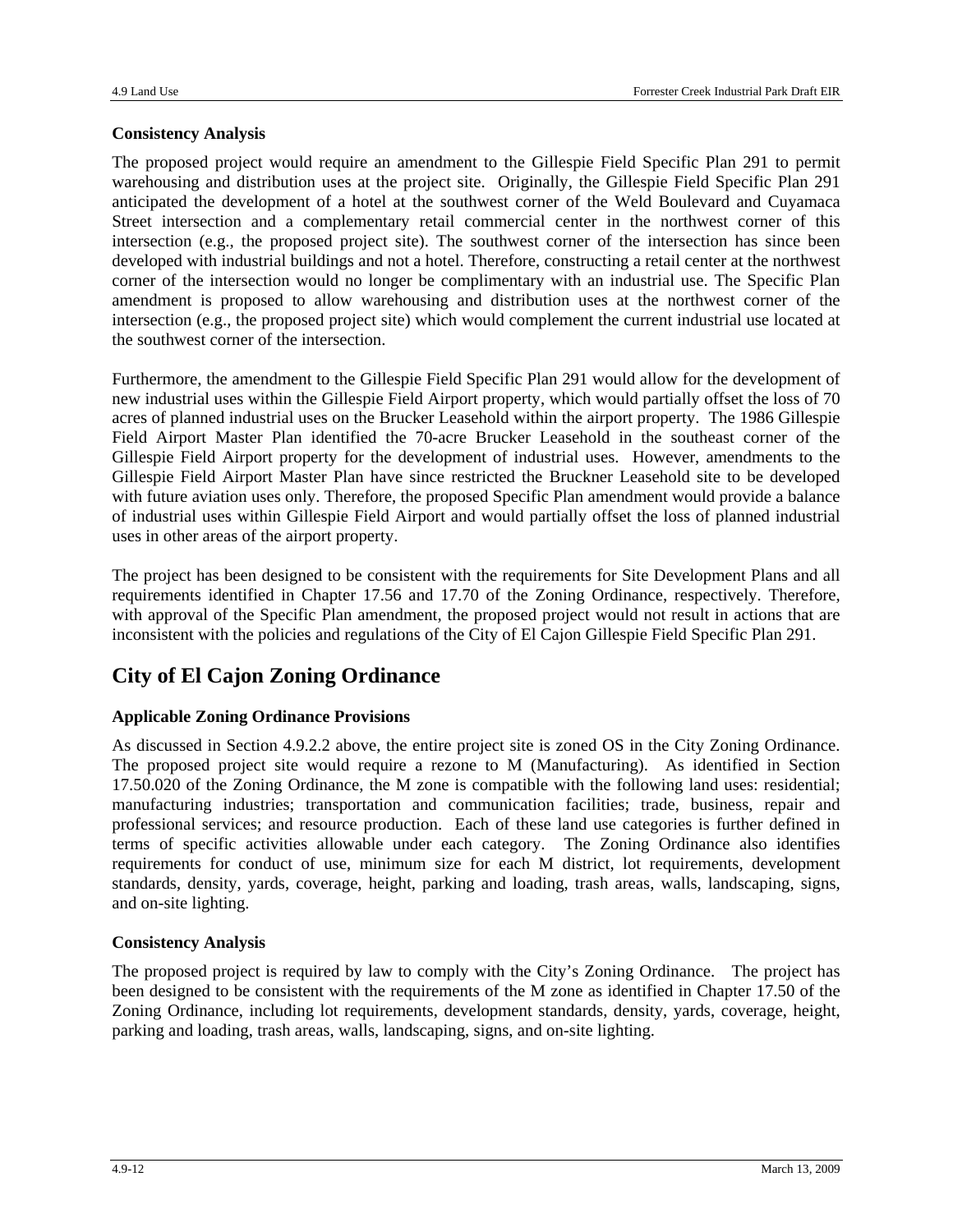### **El Cajon Noise Ordinance**

#### **Applicable Noise Provisions**

As discussed in Section 4.9.2.4 above, the City of El Cajon Noise Ordinance provides performance standards for noise quality within specific zones. With the rezone for the project, the project site would be zoned M (Manufacturing). Pursuant to Section 17.60.090, all industrially zoned properties, which includes the M zone, must meet the 75 dB one-hour average sound level decibel at all times. However, where outdoor noise levels are higher, the allowable sound level is 80 dB conditionally for industrially zoned properties. The project would be required to comply with the City's Zoning Ordinance, specifically Section 17.60.090, which applies to noise.

#### **Consistency Analysis**

The proposed project is required by law to comply with the El Cajon Noise Ordinance. The project would be designed to be consistent with the requirements of the M zone and would comply with all requirements identified in Section 17.60.090 of the Zoning Ordinance. Therefore, the project would not result in actions that are inconsistent with the established policies and regulations of the City of El Cajon Noise Ordinance. Noise associated with the project is addressed in Section 4.10 of the EIR.

### **ALUCP for Gillespie Field**

#### **Applicable ALUCP Guidelines**

The ALUCP for Gillespie Field identifies the Airport Influence Area, projected noise contours, flight activity zones, a land use compatibility matrix, and plan recommendations. The Plan also identifies runway protection zones and land uses that are compatible within these zones. Within the runway protection zones, all residential and new development is generally prohibited. Nonresidential uses should be avoided except if very low intensity in character and confined to the sides and outer end of the runway protection zone. The only land uses considered to be compatible with the restrictions of Zone 1 (Runway Protection Zone) are: vacant land, natural park and recreational areas or habitat and special preservations areas; public rights-of-way; agriculture, except livestock, and sand and gravel extraction; storage facilities, not including flammables, explosives and corrosives; and low intensity land uses characterized by a low number of employees and customers per square foot of building area. Land uses considered to be compatible with the restrictions of Zone 2 (Inner Approach/Departure Zone) include low-intensity nonresidential uses, characterized as attracting few people. Any new development that takes place within the Airport Influence Area is also subject to height restrictions, ranging from 35-50 feet, depending on the particular zone within the Influence Area.

#### **Consistency Analysis**

The proposed project is located in the Gillespie Field Airport Influence Area. The proposed project falls within Runway Safety Zones 1 and 2, each with specific land use restrictions. A large portion of the project site falls within Zone 2: Inner Approach/Departure Zone, while a small portion of the site is located within Zone 1: Runway Protection Zone (RPZ). Land use restrictions for Zone 2: Inner Approach/Departure Zone allow for low-intensity nonresidential uses, characterized as attracting few people. All proposed buildings fall within this zone. Light industrial is considered a low intensity land use because it is characterized by a low number of employees per square foot, as compared to higher intensity land uses with higher numbers of employees per square foot such as office buildings or hotels. Industrial buildings are typically used for manufacturing and storage and generally do not attract customers. The portion of the site located within Zone 1 (RPZ) is proposed to be used as an underground detention basin. No proposed project buildings, driveways or parking areas would be located within this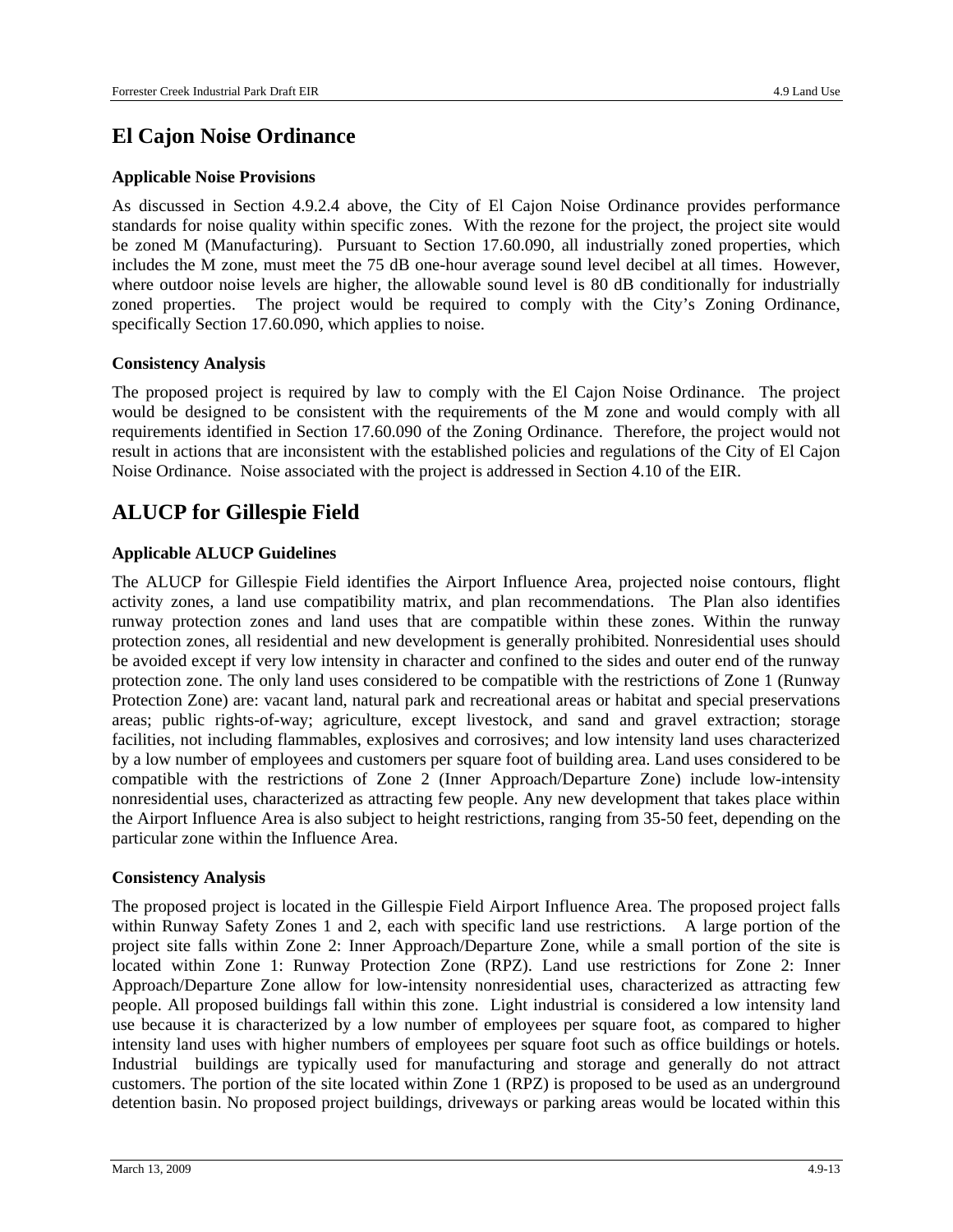zone. Additionally, areas immediately adjacent to the airport are limited to height limits between 35-50 feet. The proposed project would have maximum building heights of 35 feet, which would comply with the height limit requirements of the site. Therefore, the proposed project is compatible with ALUCP land use restrictions for Runway Safety Zones 1 and 2 and would not exceed the allowable height limit of the project site.

### **Gillespie Field Airport Layout Plan Update**

#### **Applicable ALUCP Guidelines**

The Airport Layout Plan (ALP) Update (September 2005) was created to determine the development needed to accommodate future aviation demand at the Gillespie Field airport. The ALP identifies several areas within the existing airport that could support future development and expansion, as well as areas within the airport that require improvements. Land use regulations applicable to the Airport Influence Area identified within the ALUCP (2004) remain consistent in the ALP. With regard to the proposed project site, the location and land use restrictions of Runway Safety Zones 1 and 2 detailed above remain the same in the ALP. The ALP also recommends the acquisition of certain land parcels surrounding the airport to improve safety standards of existing runways and to accommodate future airport expansion. The project site is not located in any of the proposed land acquisition areas.

#### **Consistency Analysis**

The proposed project is located in the Gillespie Field Airport Influence Area and is therefore within the planning area identified in the ALP. The ALP has been developed to be consistent with the guidelines identified in the ALUCP (2004). As discussed above, the proposed project would be consistent with the ALUCP. In addition, the proposed project would not develop the project site with uses that are inconsistent with those identified in the ALP. Therefore, the proposed project would not conflict with the ALP.

### **FAA AC 150/5200-33B**

#### **Applicable AC 150/5200-33B Guidelines**

AC 150/5200-33B provides guidance on certain land uses that have the potential to attract hazardous wildlife on or near public-use airports, including storm water detention ponds. The project proposes storm water retention and settling ponds, which can create standing bodies of water that attract large numbers of wildlife that can be potentially hazardous to airport operations. The FAA strongly recommends that off-airport storm water management systems be designed and operated so as not to create above-ground standing water. According to the circular, storm water detention ponds should be designed, engineered, constructed, and maintained for a maximum 48–hour detention period after the design storm and remain completely dry between storms.

#### **Consistency Analysis**

The proposed project has been designed to comply with AC 150/5200-33B, which recommends that offairport storm water management systems be designed and operated to avoid the presence of above-ground standing water. The proposed project's underground detention basin, located in the northeastern corner of the site, would be designed, engineered, constructed, and maintained for a maximum 48–hour detention period after storms, up to 100-year storm flows, and remain completely dry between storms. Therefore, the proposed project would not conflict with AC 150/5200-33B.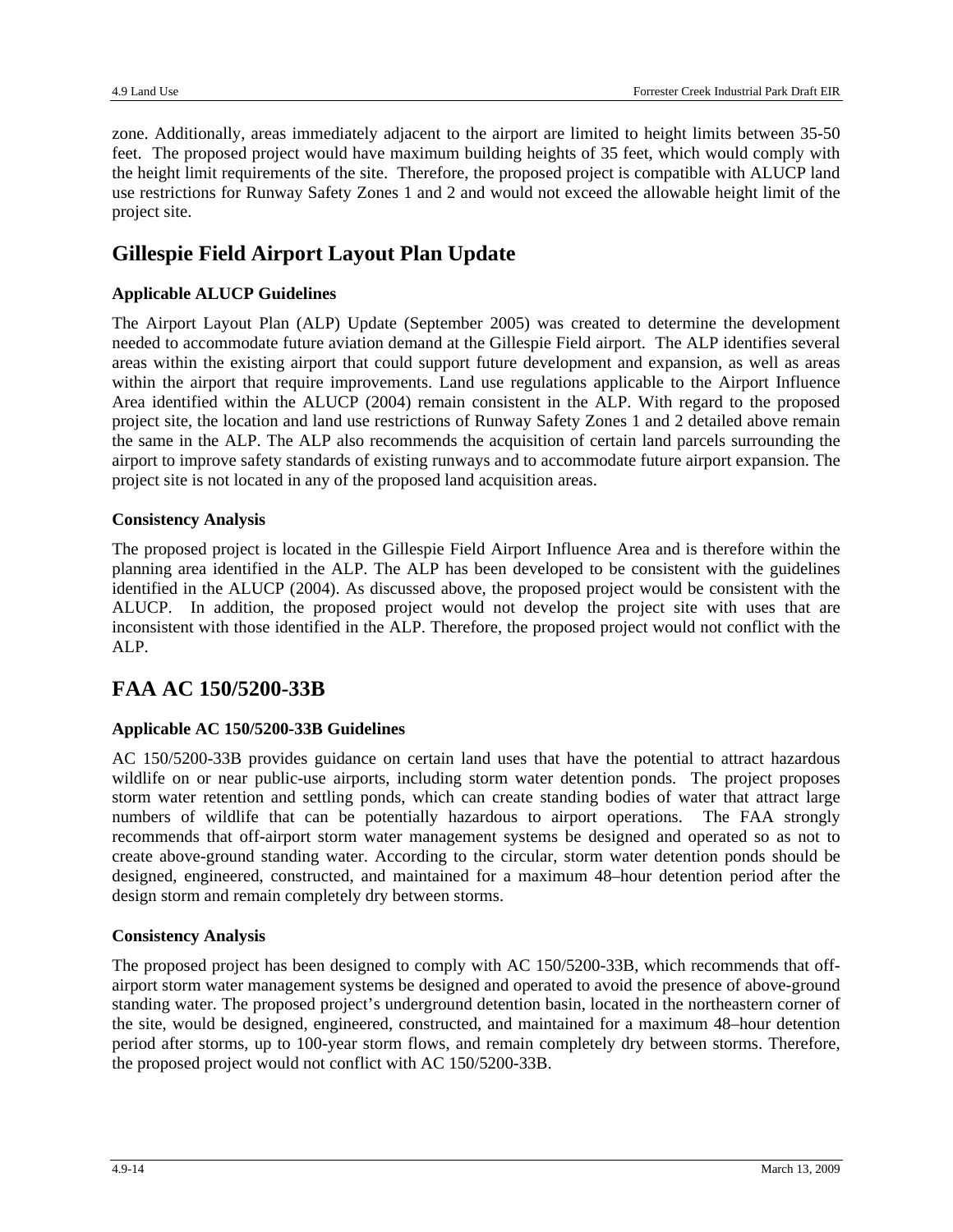### **City of Santee General Plan**

#### **Relevant General Plan Objectives and Policies**

The northern and western portions of the project site are adjacent to the City of Santee. As such, several objectives and policies identified in the Santee General Plan would be applicable to the proposed project site, as an adjacent land use. Specific policies relevant only to development within the City of Santee would not be applicable to the proposed project.

#### **Consistency Analysis**

Table 4.9-2 identifies the objectives and policies found in the various elements of the Santee General Plan that are relevant to the proposed project. The table provides an evaluation of the project's consistency with these goals. As identified in Table 4.9-2, the project would be consistent with all the applicable goals of the Santee General Plan.

### **Other Regional Plans**

Implementation of the proposed project is affected by regional plans including the SIP, RCP, RTP, and the San Diego Basin Plan. A brief project consistency analysis with these plans is provided below.

#### **SIP Consistency Analysis**

The San Diego Air Pollution Control District (SDAPCD) and the San Diego Association of Governments (SANDAG) prepared a Regional Air Quality Strategy (RAQS) for its portion of the SIP. Land use designations and development plans within the El Cajon General Plan have been created in compliance with the SIP and RAOS. Currently, the project site is designated for open space, public institution and SDA-1. Under the proposed project, the project site would be redesignated to Industrial Park. While the proposed project would develop the site with uses other than specified under the current land use designation, the Forrester Creek Industrial Park Project would result in air pollutant emissions similar to those allowed under the current land use designations of the site. Therefore the project would be consistent with the RAQS and SIP. Further discussion of the project's consistency with the RAQS and SIP is provided in Section 4.2, Air Quality.

#### **RCP Consistency Analysis**

The RCP serves as a planning framework for the San Diego region. Similar to the SIP, most of the strategies in the RCP apply to a regional level rather than a project level. The policies identified in the RCP would be considered during updates to the City's General Plan. Therefore, the proposed project's consistency with the El Cajon General Plan is considered compliance with the RCP.

#### **RTP Consistency Analysis**

The San Diego 2030 RTP is the transportation component of the RCP discussed above. The main goal of the RTP is to better connect the freeways, transits, and road networks, to homes, schools, work, shopping, and other activities. The RTP 2030 is developed around four main components: Land Use, Systems Development, Systems Management, and Demand Management. The proposed Forrester Creek Industrial Park project would be consistent with the RTP because it would implement smart growth principles through the project's proximity to the Gillespie Field Transit Station and the Forrester Creek bicycle path, which would provide two alternate means of transportation for future industrial park employees. The project is also consistent with the RTP because it would locate a new industrial park use in an existing industrial area of El Cajon and would not alter established regional traffic patterns. The policies identified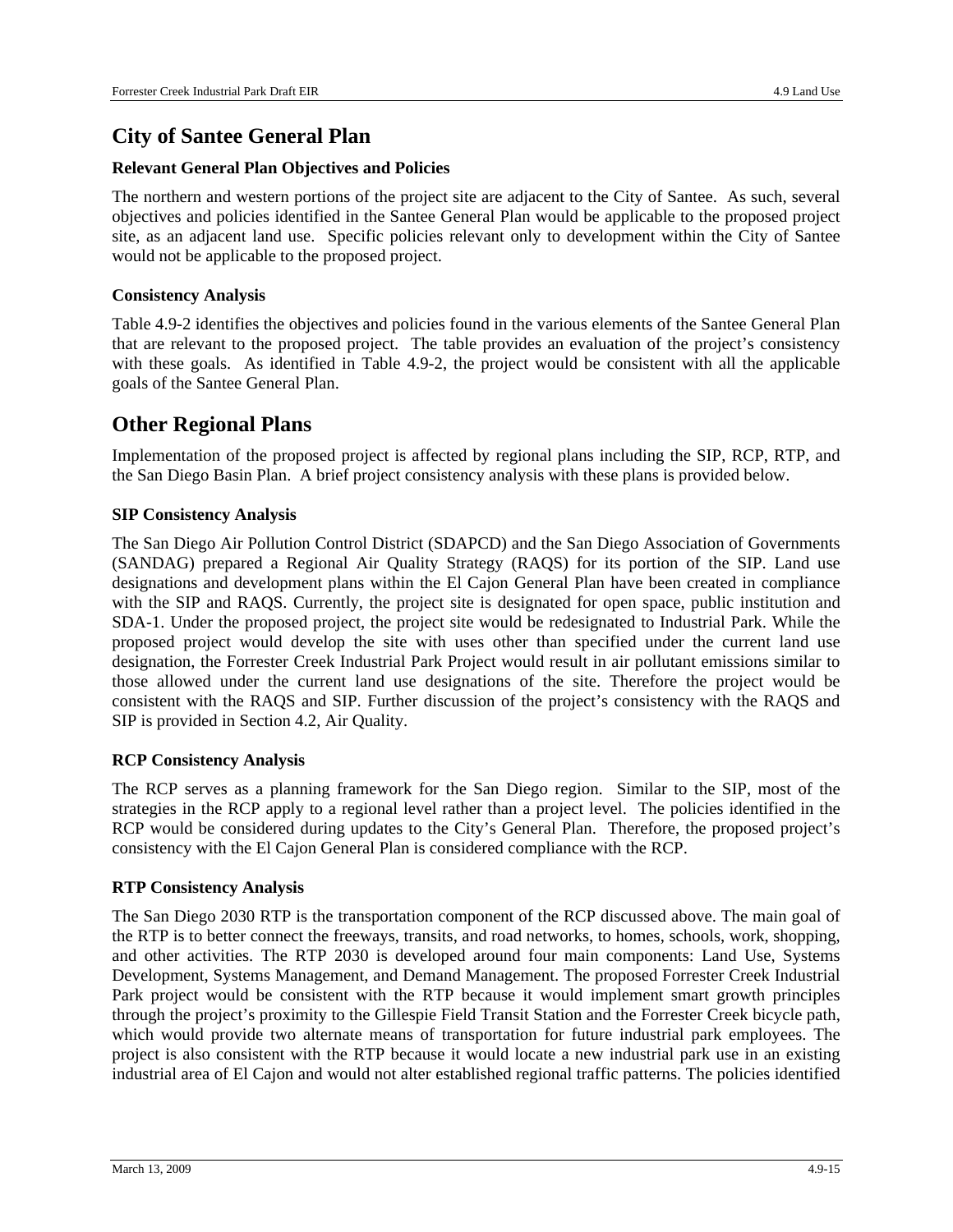in the RTP would be considered during updates to the City's General Plan and, therefore, the proposed project's consistency with the El Cajon General Plan is considered compliance with the RTP.

| <b>Santee</b>           |                                                                                                                                                                                                                                                                                 |                                                                                                                                                                                                                                                                                                                                                                                                                                                                                                                                                                                                                                                                                                                                                                                                                        |
|-------------------------|---------------------------------------------------------------------------------------------------------------------------------------------------------------------------------------------------------------------------------------------------------------------------------|------------------------------------------------------------------------------------------------------------------------------------------------------------------------------------------------------------------------------------------------------------------------------------------------------------------------------------------------------------------------------------------------------------------------------------------------------------------------------------------------------------------------------------------------------------------------------------------------------------------------------------------------------------------------------------------------------------------------------------------------------------------------------------------------------------------------|
| General<br>Plan Page #  | Santee General Plan Goal, Policy, or Objective                                                                                                                                                                                                                                  | <b>Forrester Creek Project Consistency Evaluation</b>                                                                                                                                                                                                                                                                                                                                                                                                                                                                                                                                                                                                                                                                                                                                                                  |
| <b>Land Use Element</b> |                                                                                                                                                                                                                                                                                 |                                                                                                                                                                                                                                                                                                                                                                                                                                                                                                                                                                                                                                                                                                                                                                                                                        |
| $1 - 20$                | Objective 5.0: Develop industrial uses which are<br>compatible with adjacent land uses.                                                                                                                                                                                         | The proposed project, an industrial park development,<br>would be consistent with the general industrial land uses to<br>the north of the project site in the City of Santee. The<br>proposed project would also be constructed adjacent to<br>residential land uses to the west of the project site in the<br>City of Santee. Project design features, including those<br>required by the City of El Cajon's General Plan and<br>Zoning Ordinance, would ensure that the proposed project<br>is compatible with adjacent residential land uses. Design<br>features include screening of loading and storage areas<br>from adjacent residential uses, design of loading docks<br>away from residential areas, and the use of landscaping.<br>Therefore, the proposed project would not conflict with<br>Objective 5.0. |
| $1 - 20$                | Policy 5.1: The City should promote industrial<br>uses on the north side of Gillespie Field which<br>support or capitalize on the aviation opportunities<br>available.                                                                                                          | The proposed project is located in the northwest portion of<br>the Gillespie Field Airport Planning Area. The proposed<br>project would construct an industrial park which would be<br>compatible with the aviation-related opportunities<br>available in the planning area. Therefore, the proposed<br>project would not conflict with Policy 5.1.                                                                                                                                                                                                                                                                                                                                                                                                                                                                    |
| $1-20$                  | Policy 5.2: The City should promote<br>consolidation of industrial uses into<br>comprehensively planned industrial parks.                                                                                                                                                       | The proposed project would construct approximately<br>463,000 square feet of industrial space. General industrial<br>uses in the City of Santee border the northern boundary of<br>the proposed project site and would promote consolidation<br>of industrial areas. Therefore, the proposed project would<br>not conflict with Policy 5.2.                                                                                                                                                                                                                                                                                                                                                                                                                                                                            |
| $1 - 20$                | Policy 5.3: The City shall ensure that industrial<br>development creates no significant off-site<br>impacts related to access and circulation, noise,<br>dust, odors, visual features and hazardous<br>materials, which cannot be adequately mitigated.                         | The proposed project would construct approximately<br>463,000 square feet of industrial space, combining<br>manufacturing and warehouse uses. As discussed in this<br>EIR, the proposed project would not create significant off-<br>site impacts related to access and circulation, noise, dust,<br>odors, visual features and hazardous materials, which<br>could not be adequately mitigated. Therefore, the<br>proposed project would not conflict with Policy 5.3.                                                                                                                                                                                                                                                                                                                                                |
| <b>Noise Element</b>    |                                                                                                                                                                                                                                                                                 |                                                                                                                                                                                                                                                                                                                                                                                                                                                                                                                                                                                                                                                                                                                                                                                                                        |
| $7 - 11$                | Policy 1.7: The City shall discourage any future<br>expansion of the facilities of Gillespie Field or<br>intensification of operation, other than what has<br>been already planned in the airport's master plan,<br>which would result in greater noise impacts to the<br>City. | The proposed industrial park project would be consistent<br>with the City of El Cajon and City of Santee noise<br>ordinance requirements and therefore would not result in<br>greater noise impacts to the City of Santee. In addition,<br>the proposed project is consistent with the Gillespie Field<br>ALUCP and ALP. Therefore, the proposed project would<br>not conflict with Policy 1.7.                                                                                                                                                                                                                                                                                                                                                                                                                        |

#### **Table 4.9-2. Relevant Santee General Plan Objectives and Policies and Proposed Project Consistency**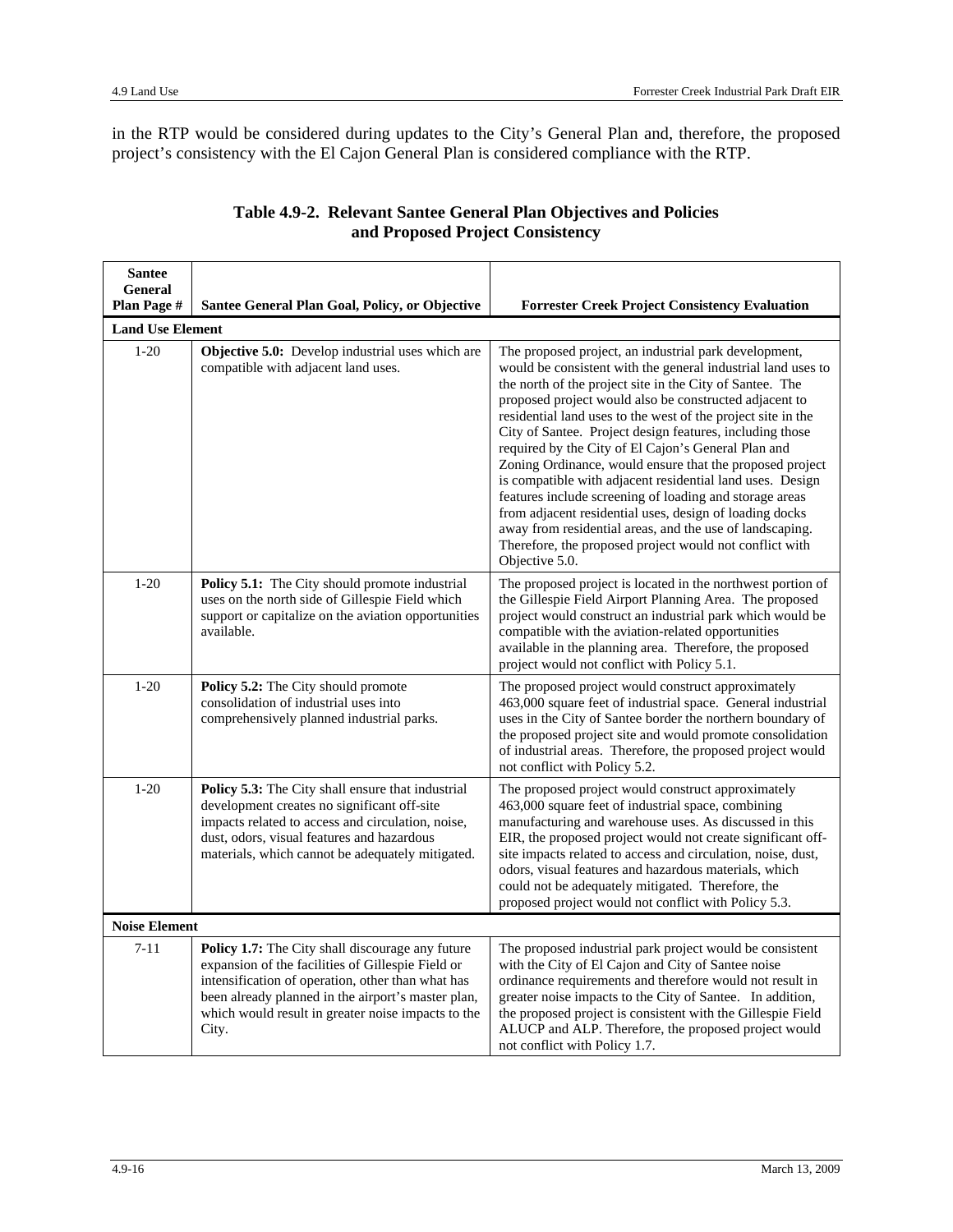#### **San Diego Basin Plan Consistency Analysis**

An analysis of the proposed project's potential effects on water bodies with regard to impairment and exceedance of water quality standards identified in the Basin Plan are discussed in Section 4.8, Hydrology and Water Quality. As discussed in that section, the project would implement Best Management Practices during and after construction activities, which would ensure that runoff from the project site would not impact downstream receiving waters or result in an exceedance of water quality standards. Therefore, the project would be consistent with the policies identified in the San Diego Basin Plan.

### **4.9.4.2 SIGNIFICANCE OF IMPACT**

With implementation of a general plan amendment, specific plan amendment and rezone, the proposed project would not result in a land use which is inconsistent with the City of El Cajon General Plan or conflict with any applicable land use plan, policy, or regulation of an agency with jurisdiction over the project. Therefore, no significant land use impacts were identified.

### **4.9.4.3 MITIGATION, MONITORING, AND REPORTING**

No mitigation would be required because no significant impacts were identified.

# **4.9.5 ISSUE 3 – PHYSICALLY DIVIDE AN ESTABLISHED COMMUNITY**

*Would the proposed project physically divide an established community?* 

### **4.9.5.1 IMPACT ANALYSIS**

The approximately 31.5-acre project site is located in the northwestern portion of the City of El Cajon, adjacent to the City of Santee jurisdictional boundary. The project site is bounded by Cuyamaca Street to the east, Weld Boulevard to the south, single-family density residential land uses to the west, the Forrester Creek channel to the northeast, and general industrial land uses to the north. The project site is also located in the northwestern portion of the Gillespie Field Airport Planning Area.

The proposed industrial park project would not result in a physical division of an established community for several reasons. First, the project site would not alter the existing transportation corridors of the area, such as Weld Boulevard and Cuyamaca Street. The proposed project would include the northern extension of Gillespie Way for the purpose of providing access to the proposed industrial park. In addition, the project site is located at the boundary of several planning areas including the City of Santee, the City of El Cajon, and the Gillespie Field Airport Planning Area. The relatively small size of the project site (approximately 31.5 acres) coupled with its location at the boundary of multiple planning areas would not result in the division of any established community. Finally, the proposed project is an industrial park that would be similar to adjacent industrial land uses to the north, east and south of the project site, and would not result in the division of an established community. Impacts would be less than significant.

### **4.9.5.2 SIGNIFICANCE OF IMPACT**

The proposed project would not result in the physical division of an established community. Therefore, no impact would occur.